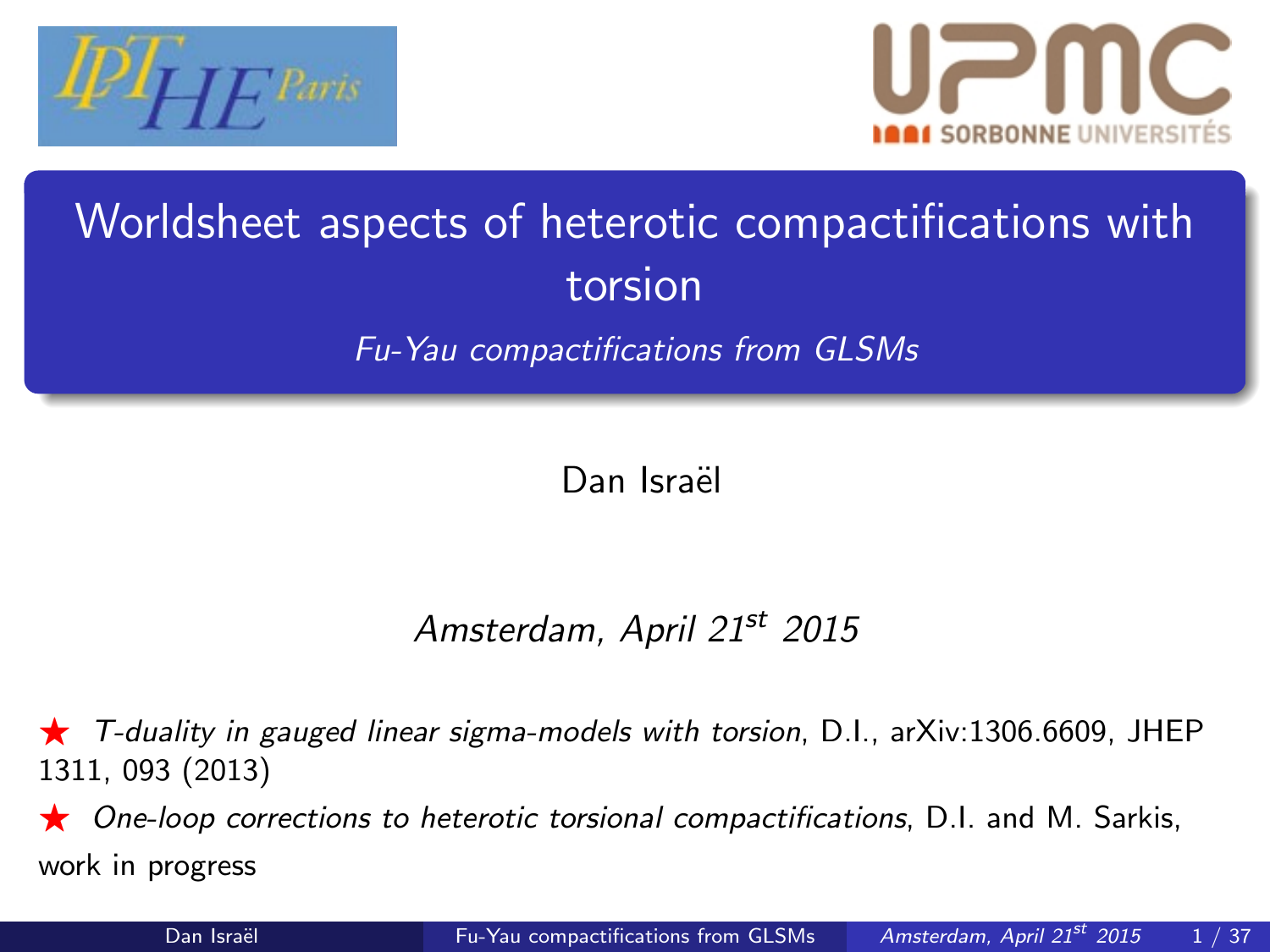### <span id="page-1-0"></span>[Introduction](#page-1-0)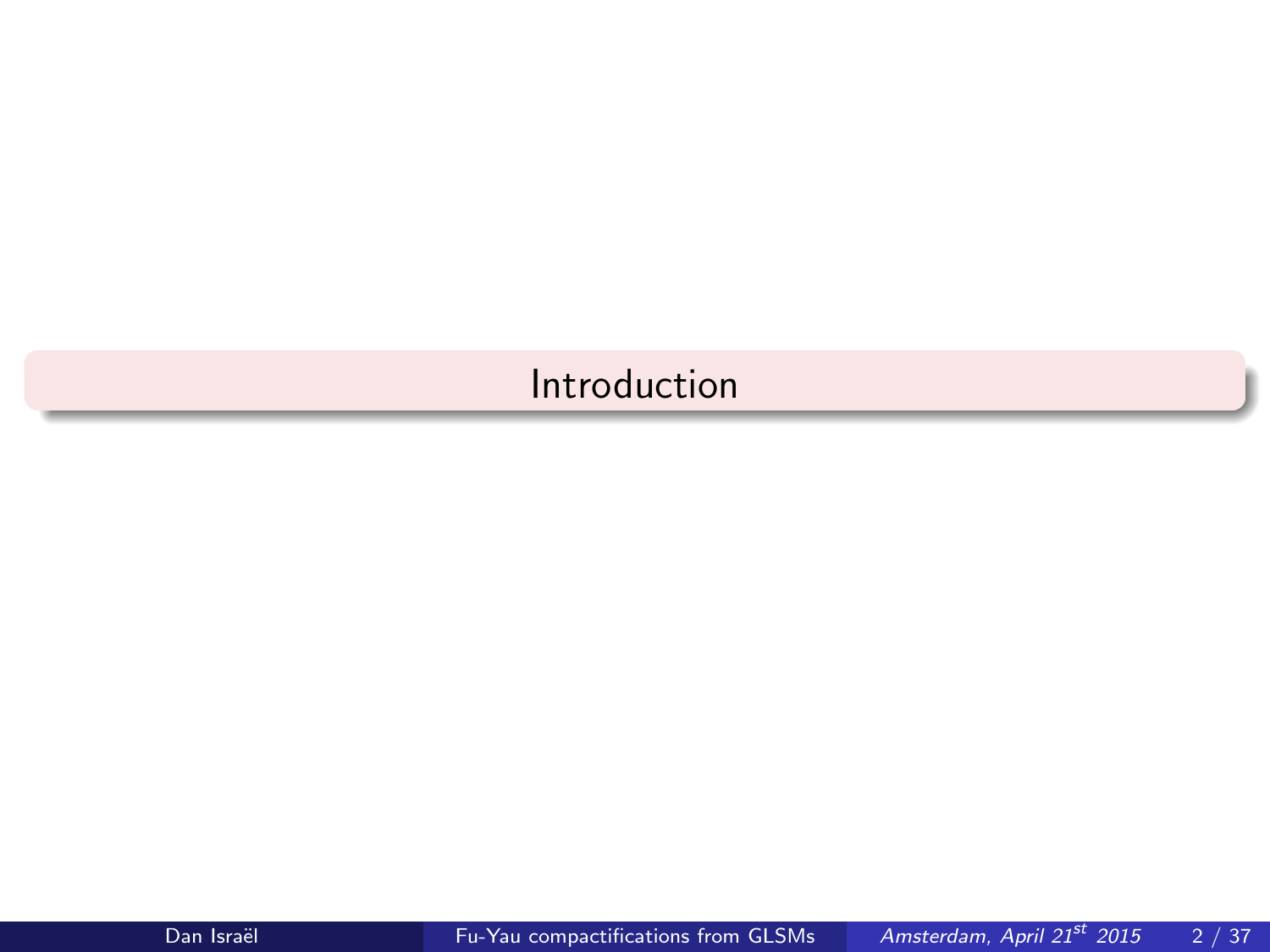# Heterotic compactifications with torsion

- Compactifications with torsion, *i.e.*  $H \neq 0$ , difficult to deal with in supergravity
- Gauge bundle V, tangent bundle  $T\mathcal{M}$  and H tied together by the Bianchi identity:

$$
dH = 2i\partial\bar{\partial}J = \frac{\alpha'}{4}\left(\text{tr}\,R(\nabla_{\mathcal{T}}) \wedge R(\nabla_{\mathcal{T}}) - \text{Tr}\,\mathcal{F} \wedge \mathcal{F}\right) + \mathcal{O}(\alpha'^2)
$$

#### Choice of connection on  $TM$  in Bianchi

- In Bianchi: connection on  $TM$  with torsion
	- $\star$  dH should be a (2, 2) form  $\bullet$  choose Chern connection:  $\nabla \tau = \nabla c$
	- ★ no  $\mathcal{O}(\alpha')$  corrections to SUSY conditions  $\blacktriangleright \nabla_\mathcal{T} = \nabla_+ = \nabla(\omega + \frac{1}{2}H)$
	- $\bigstar$  to satisfy e.o.m. at order  $\mathcal{O}(\alpha')$ : SUSY conditions, Bianchi <u>and</u>  $\tilde{R(\nabla_{T})}$ should be an  $SU(3)$  instanton  $\blacktriangleright$  true for  $\nabla_+$  but at  ${\cal O}(\alpha')$  only
- Bottom line: nearly impossible to get exact SUGRA solutions
- $\bullet$  Moreover: Bianchi identity is non-linear in  $H \rightarrow$  no large-volume limit
- **→ 2d worldsheet description more appropriate.**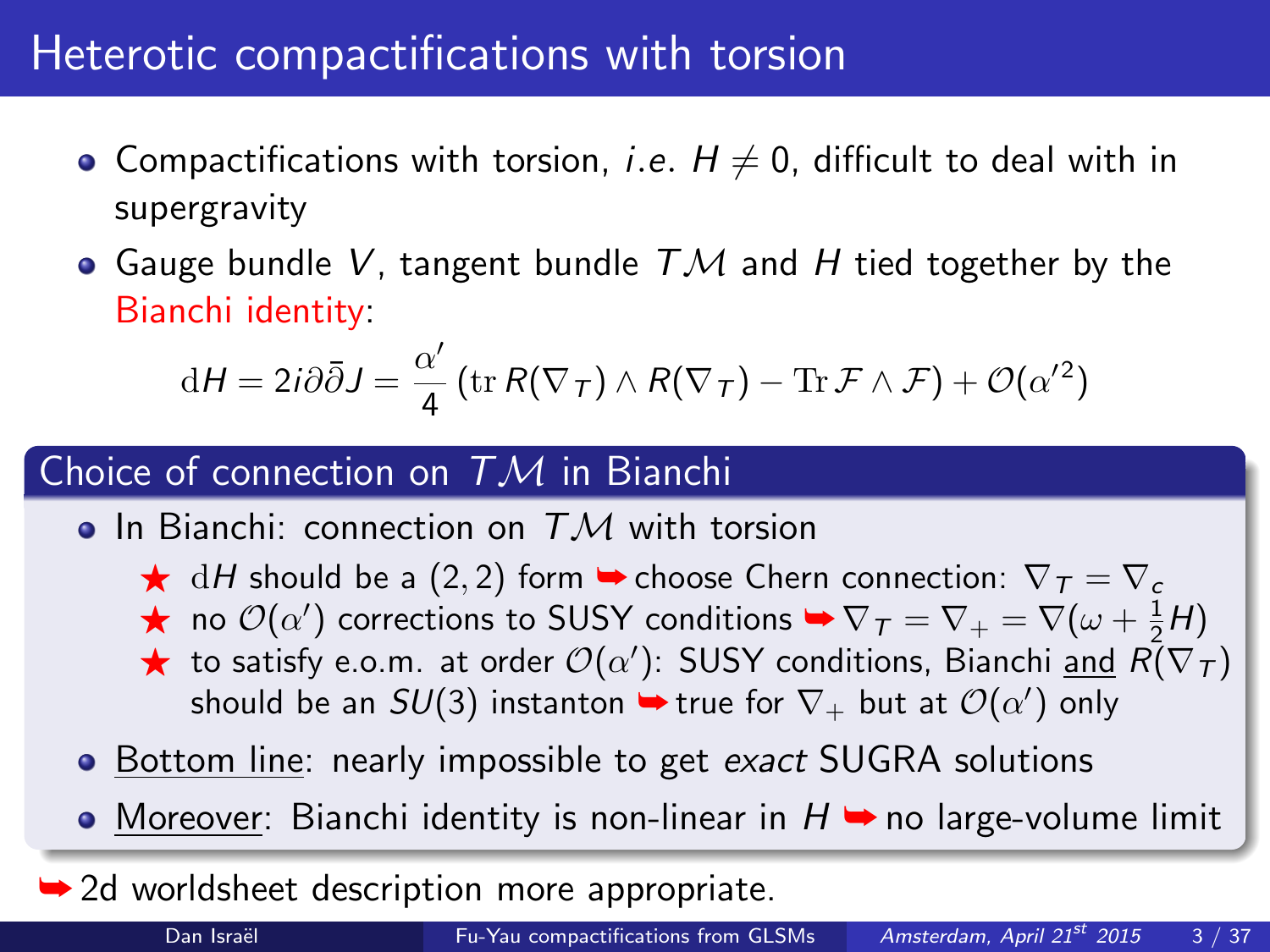- Are compactifications with torsion consistent beyond  ${\cal O}(\alpha')$ ?
- What are their quantum symmetries?
- What are their moduli spaces?
- How to compute the four-dimensional effective action?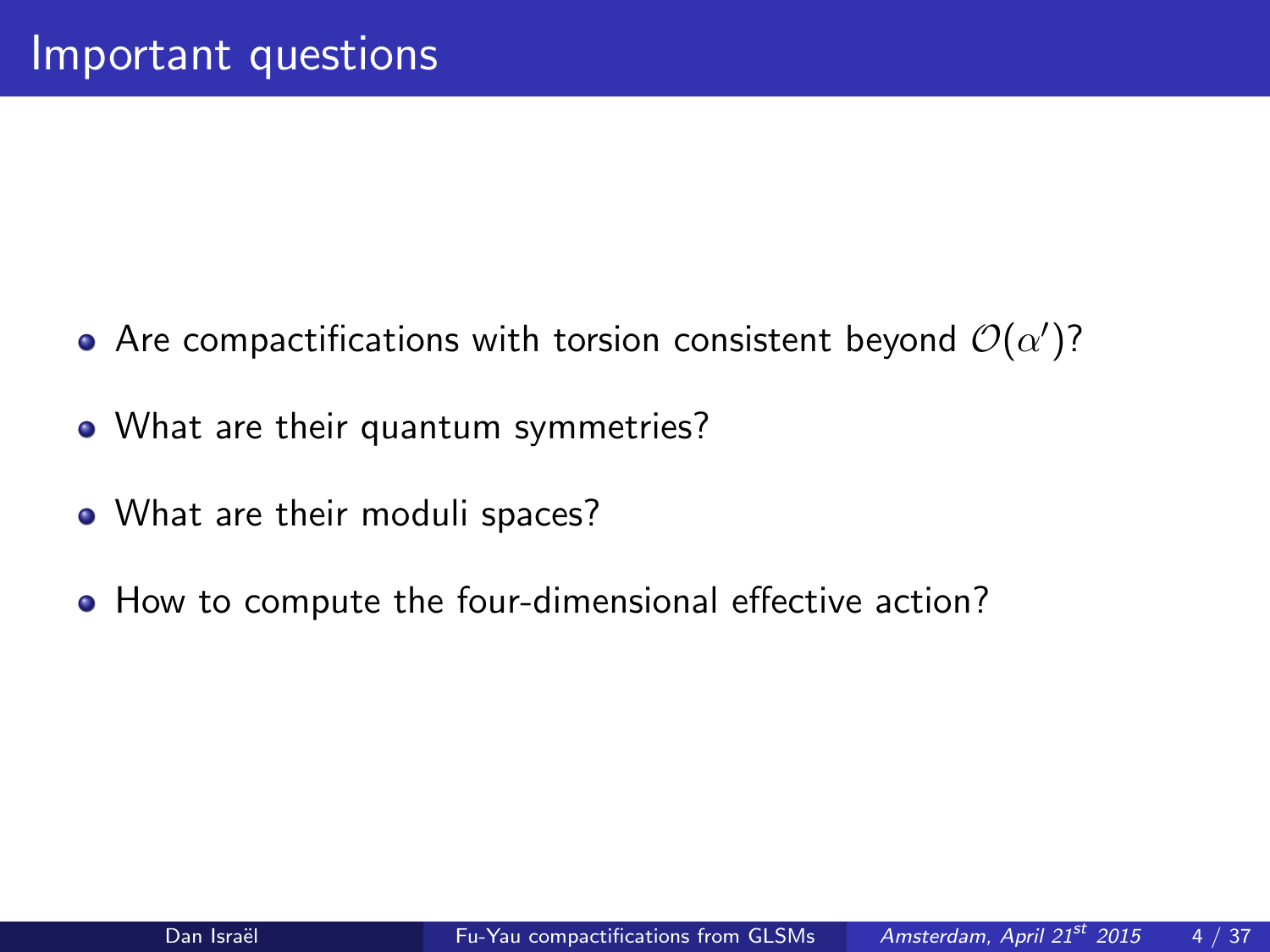# Prototypical example: Fu-Yau geometries  $(N = 2 \text{ in } d = 4)$

Principal  $\mathcal{T}^2$  bundles over a  $\mathcal{K}3$  surface:  $\mathcal{T}^2\hookrightarrow \mathcal{M}_6\stackrel{\pi}{\rightarrow}\mathcal{S}$ 

#### **History**

- Duality from type IIB orientifolds with flux  $(D\text{asympt a et al., 1999})$
- $SU(3)$ -structure described by Goldstein and Prokushkin (2002)
- **•** Fu & Yau: solution to Bianchi with Hermitian connection (2006)
- Choose  $\rho_n \in H^2(\mathcal{S}, \mathbb{Z}) \cap H^{1,1}(\mathcal{S})$ , *i.e.* in  $Pic(\mathcal{S})$ , primitive  $(J \wedge \rho_n = 0)$

$$
\star \text{ Metric: } \left[ ds^2 = e^{2A} ds^2(\mathcal{S}) + \frac{U_2}{T_2} \Theta \bar{\Theta} \right], \Theta = dx + T dy + \mathfrak{w}^n \alpha_n
$$

with d $\Theta = 2\pi \mathfrak{w}^n \pi^* \rho_n$ , complex charges  $\mathfrak{w}^n$  in lattice  $\mathbb{Z} + \mathcal{T} \mathbb{Z}$ 

- <u>Torsion</u>:  $H = \star_{\mathcal{S}}$ de<sup>2A</sup>  $\frac{U_2}{U_2}$  $\frac{U_2}{T_2}$ Re  $(\bar{\Theta} \wedge \star_{\mathcal{S}} d\Theta)$
- Gauge bundle: pullback of HYM bundle on S:  $F^{0,2} = F^{2,0} = 0$ ,  $J \Box F = 0$

 $\star$  Bianchi identity: tadpole condition S  $\bigcup_2$  $\frac{U_2}{T_2}||\mathfrak{w}^n\rho_n||^2-\frac{1}{2}$  $\frac{1}{2}$ tr $\mathsf{F} \wedge \mathsf{F}\bigg) = 24$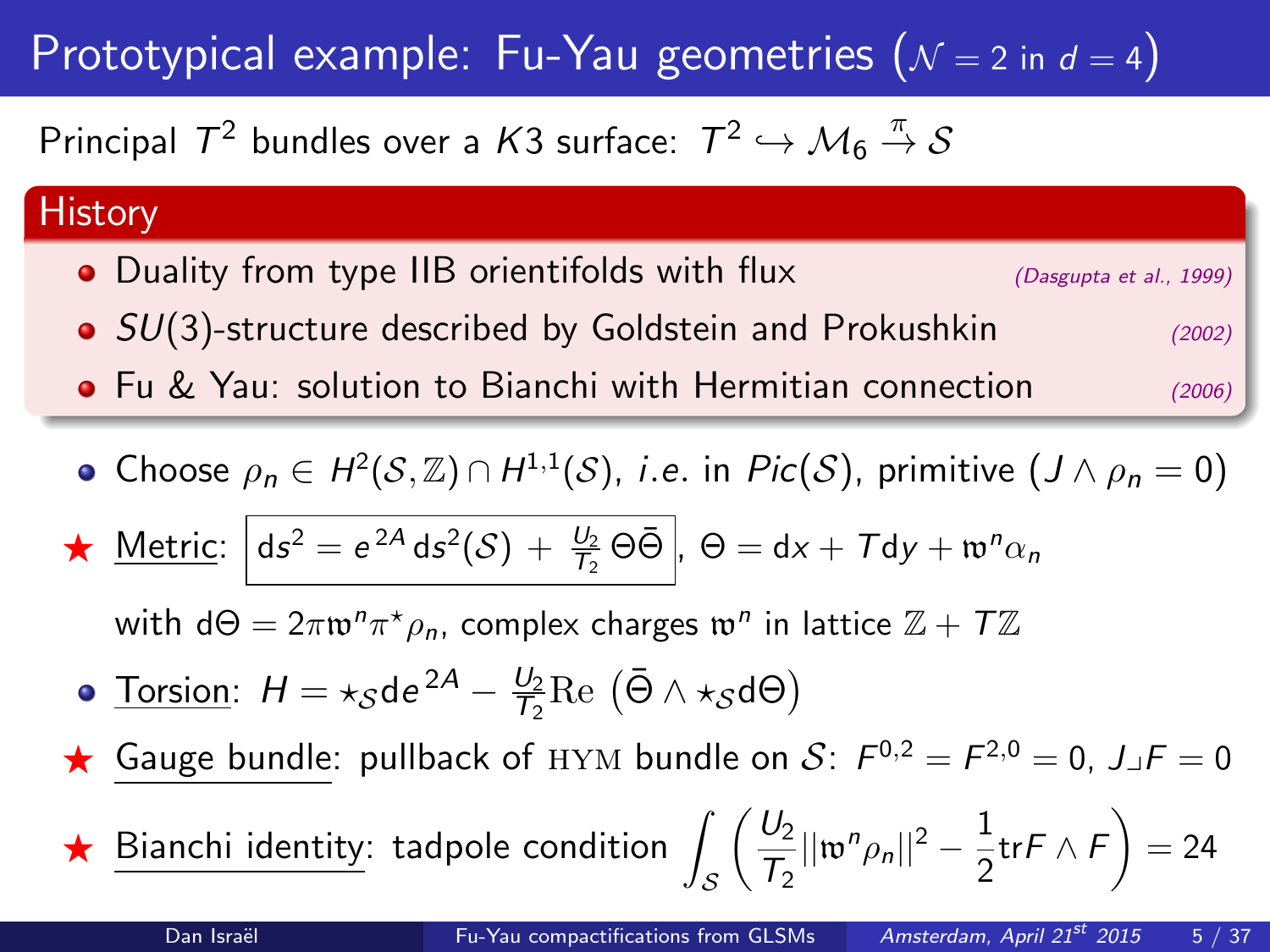- Worldsheet description? gauged linear sigma-models with torus  $b$ undles  $\rightarrow$  torsion GLSMs (Adams, Ernedjberg, Lapan 2006)
- Flow in the IR to non-linear sigma-models on Fu-Yau geometries

#### In this talk: two applications

- Exact T-duality transformations in torsional backgrounds, including topology-changing dualities
- **Computation of the new-supersymmetric index through localization**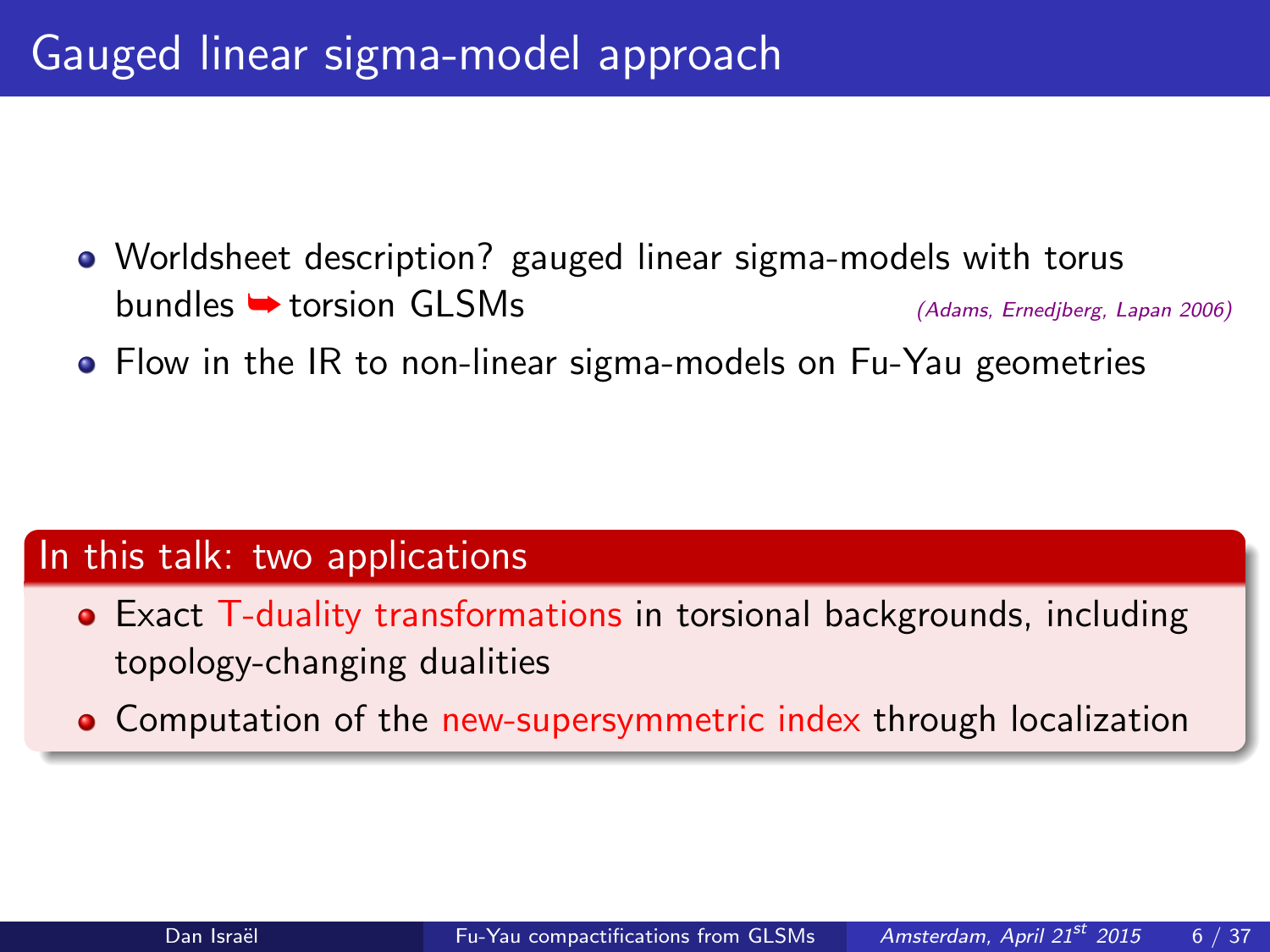### **Outline**

## 1 [\(0,2\) Gauged linear sigma-models with torsion](#page-7-0)

- [\(0,2\) superfields and Lagrangians](#page-8-0)
- **[Torsion GLSM](#page-10-0)**
- [T-duality](#page-13-0)
	- **•** [Perturbative dualities of Fu-Yau geometries](#page-14-0)
	- [A GLSM proof of T-duality](#page-15-0)
	- **•** [Topology change](#page-18-0)

### 3 [New supersymmetric index](#page-20-0)

- Index for  $K3 \times T^2$  [compactifications](#page-21-0)
- [New index for Fu-Yau GLSMS: setting the stage](#page-22-0)
- **[Computation through localization](#page-23-0)**
- **•** [Final result](#page-32-0)
- [Geometrical formula: a conjecture](#page-33-0)

**[Conclusions](#page-34-0)**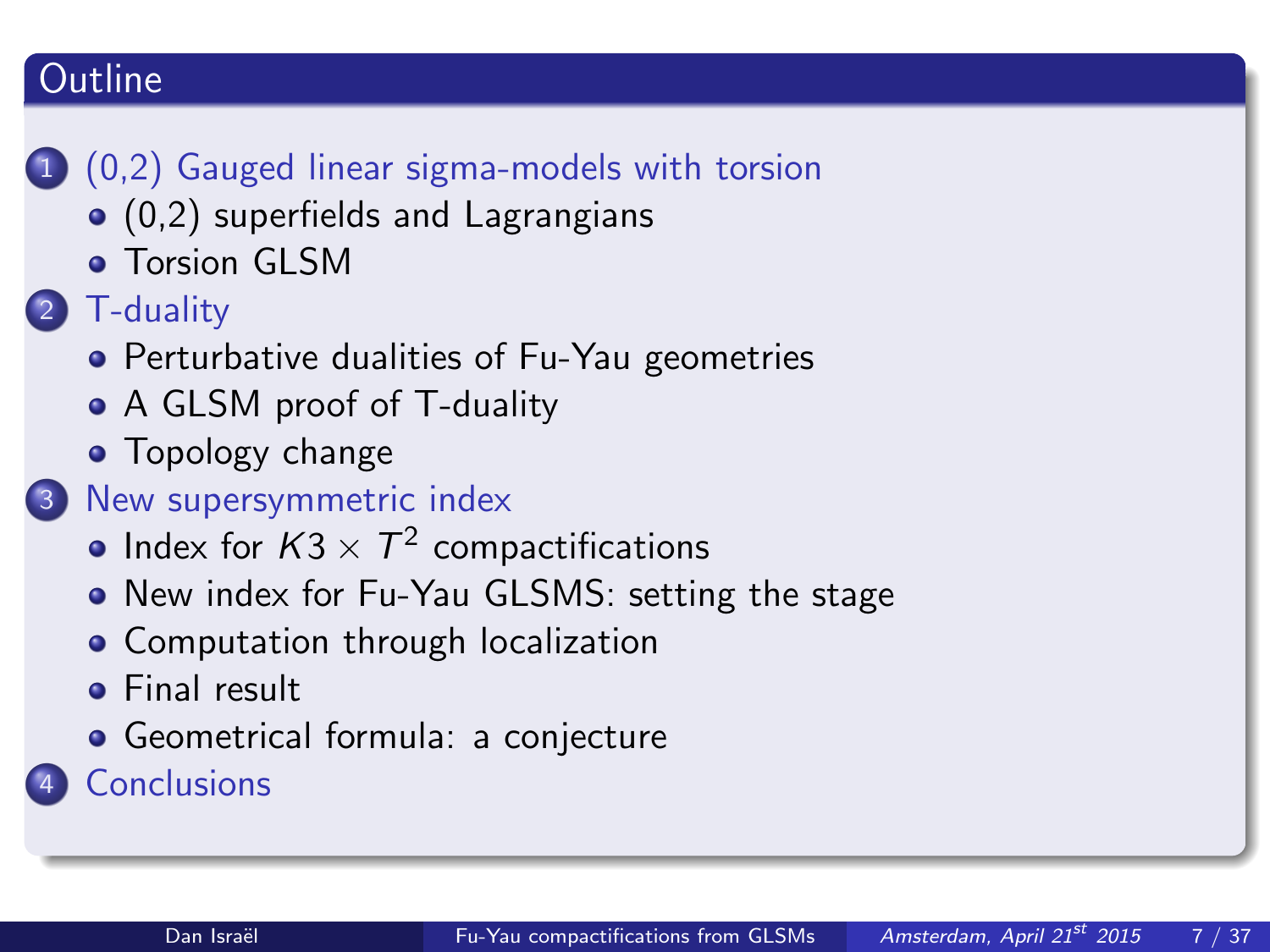## <span id="page-7-0"></span>[\(0,2\) Gauged linear sigma-models with torsion](#page-7-0)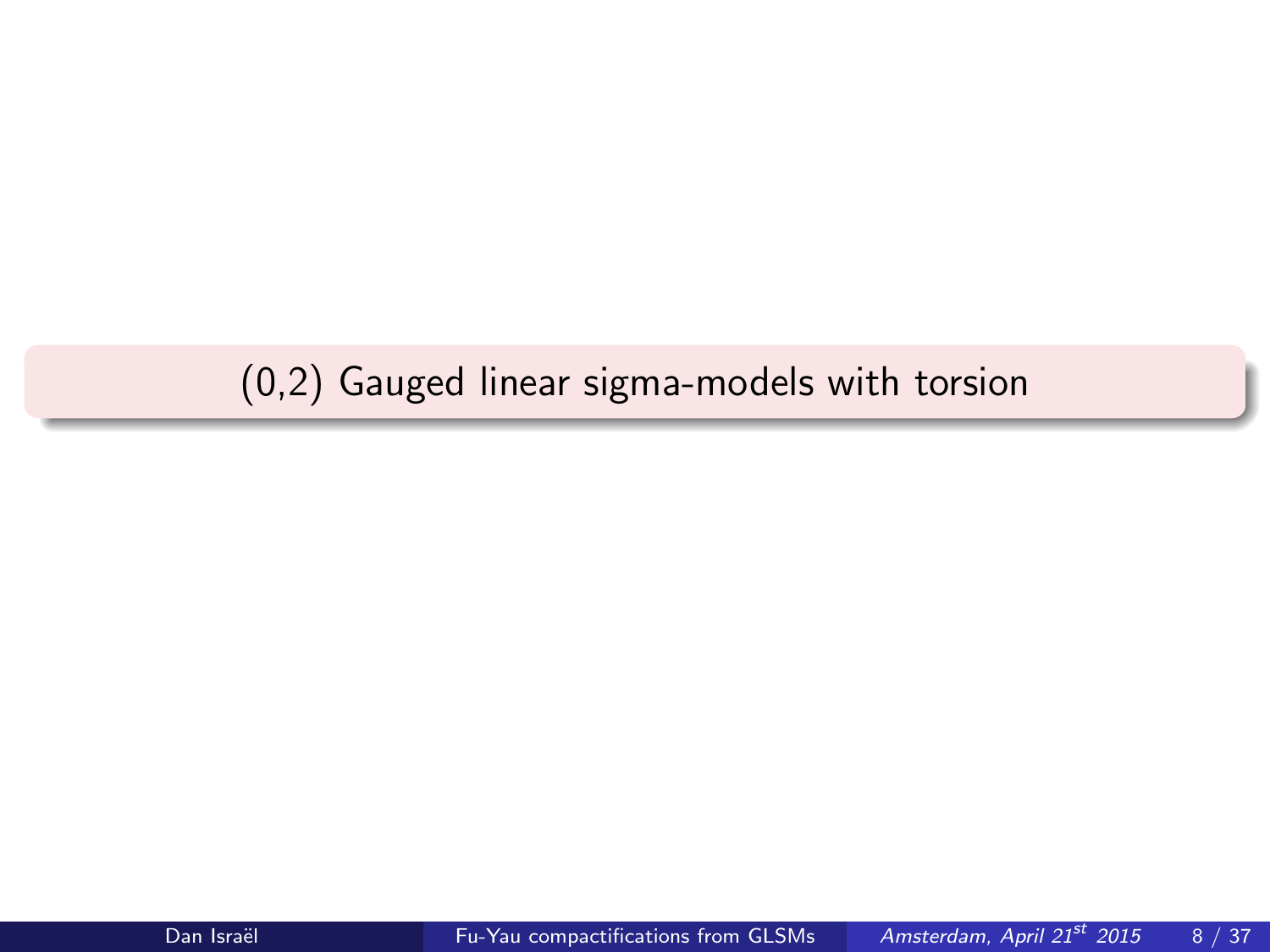# (0,2) superspace and superfields

Superspace coords  $(x^{\pm}, \theta^+, \bar{\theta}^+)$ :  $D_+ = \partial_{\theta^+} - i \bar{\theta}^+ \nabla_+$ ,  $\bar{D}_+ = -\partial_{\bar{\theta}^+} + i \theta^+ \nabla_+$ 

### **Superfields**

Chiral superfield (charged):

 $\overline{\overline{D}}+\Phi=0 \implies \Phi=\phi+\sqrt{2}$  $\overline{2}\theta^+\psi_+ - i\theta^+\bar\theta^+\nabla_+\phi$ 

- Fermi superfield:  $\bar{D}_+ \Gamma = 0 \implies \Gamma = \gamma_- + \sqrt{\frac{(\gamma_+ \gamma_+)^2}{2\pi}}$  $\overline{2}\theta^+G -i\theta^+\bar\theta^+\nabla_+\gamma_-$
- Vector superfields (in WZ gauge):

$$
\mathcal{A} = \theta^+ \bar{\theta}^+ A_+, \quad \mathcal{V} = A_- - 2i\theta^+ \bar{\mu}_- - 2i\bar{\theta}^+ \mu_- + 2\theta^+ \bar{\theta}^+ D
$$
  
\n
$$
\Rightarrow
$$
 Field-strength is chiral:  $\Upsilon = \bar{D}_+ (\partial_- \mathcal{A} + i\mathcal{V}_-)$ 

#### Lagrangian

<span id="page-8-0"></span>
$$
L = -\frac{1}{2} \int d^2 \theta^+ \, \bar{\Phi}_I (\partial_- + i Q_I \mathcal{V}) \Phi_I - \frac{1}{2} \int d^2 \theta^+ \, \bar{\Gamma}^a \Gamma^a - \frac{1}{8 e^2} \int d^2 \theta^+ \, \tilde{\Upsilon} \Upsilon
$$

$$
- \int d \theta^+ \, \Gamma^a J_a (\Phi_I) + \frac{t}{4} \int d \theta^+ \, \Upsilon + c.c.
$$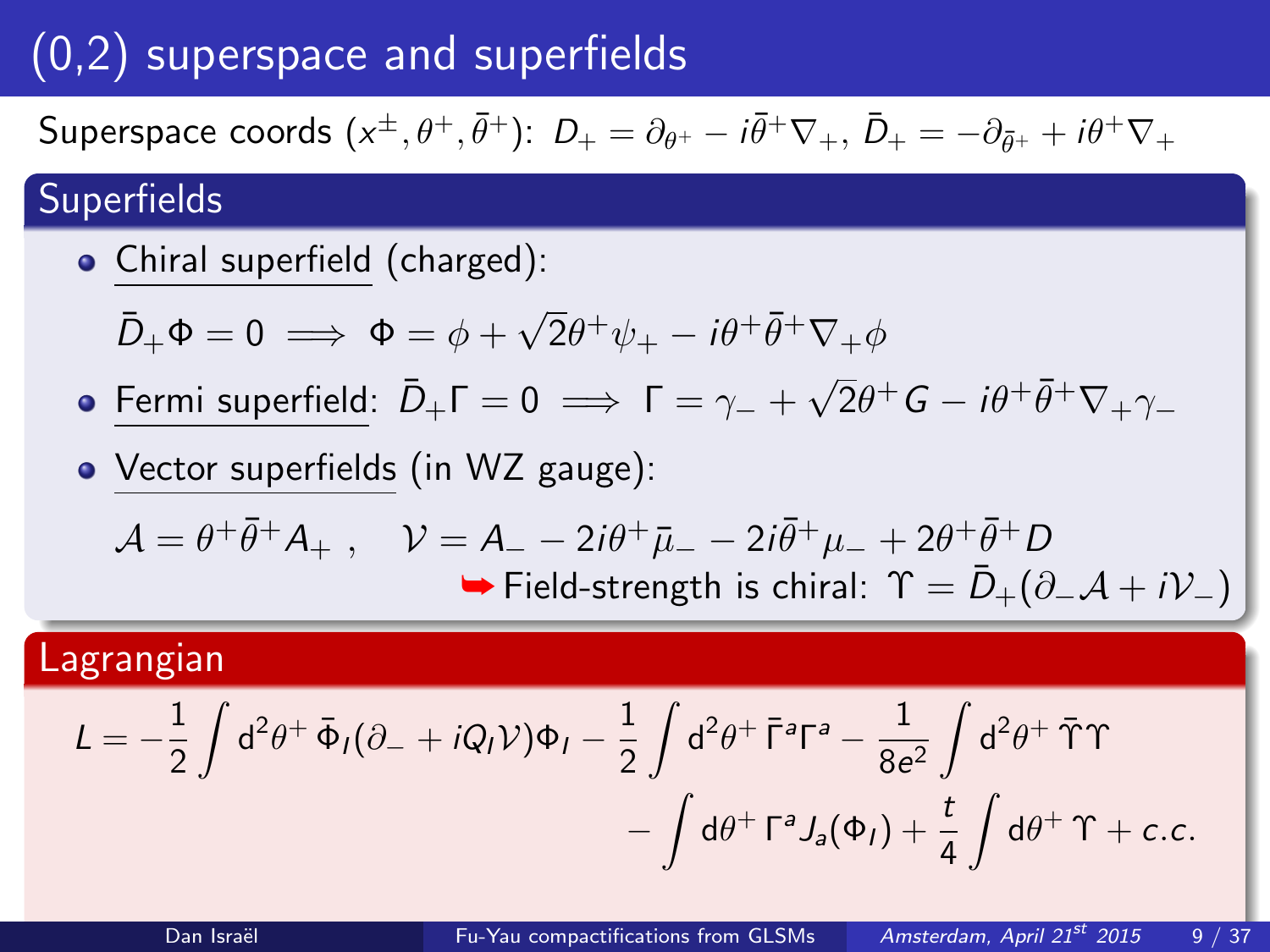# Calabi-Yau non-linear sigma-model from the GLSM

Vacuum: CY hypersurface with holomorphic gauge bundle V

• K3 example: 
$$
\mathcal{L}_0 = \Gamma_0 J^0(\Phi_I) = \Gamma_0(\Phi_1^4 + \cdots + \Phi_4^4)
$$
 with  $Q_i = 1$ 

► D-term: 
$$
\sum_{I} Q_{I} |\phi_{I}|^{2} - \text{Im}(t) = 0
$$
  
★ F-term:  $J^{0}(\phi_{I}) = 0$  in  $\mathbb{CP}^{3}$ 

 $2^2 - {\rm Im}\,(t) = 0$   $\rightarrow$   $\mathbb{CP}^3$  of Kähler modulus  $t$ 

 $\blacktriangleright$  Fermat quartic

**Gauge bundle:**  $\mathcal{L}_G = \Gamma^m PG_m(\Phi_I)$ 

 $\bigstar$  In CY regime  $\langle p \rangle = 0$  ➡ Yukawa couplings  $G_m(\phi_I) \gamma_-^m \psi_+^P$ 

 $\star$  Massless left-moving fermions: sections of the monad bundle

$$
0\longrightarrow V\longrightarrow \oplus {\cal O}(q_m)\stackrel{\otimes G_m}{\longrightarrow} {\cal O}(Q_P)\longrightarrow 0
$$

#### Anomalies

- Gauge anomaly:  $\Big|\, \delta_\Xi L_{\mathsf{eff}} = \frac{\mathfrak{A}}{8} \int \mathsf{d}\theta^+ \, \Xi\, \Upsilon \, + \, c.c.\, \Big|, \text{ with } \mathfrak{A} = Q_i Q^i q_n q^n$
- A GLSM flowing to a (0,2) heterotic NLSM should have  $\mathfrak{A} = 0$  and
	-
	-

Global right-moving  $U(1)_R$   $\rightarrow \mathbb{R}$  N = 2 superconformal algebra **★** Global left-moving  $U(1)_L$   $\rightarrow$  GSO projection with  $\mathbb{Z}_2 \subset U(1)_L$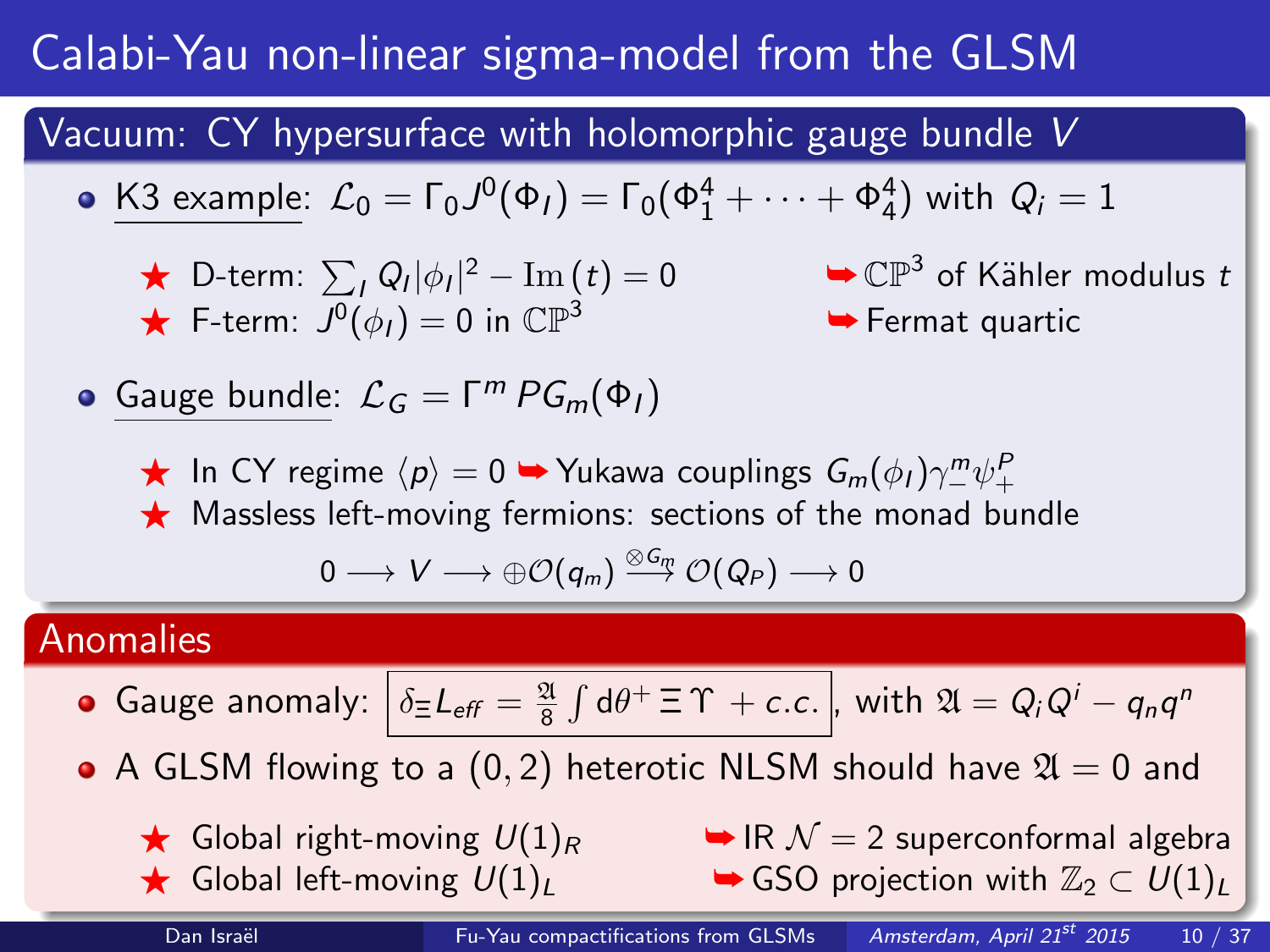# Torsion multiplet

Gauge anomaly  $\mathfrak{A}=Q_iQ^i-q_nq^n$  is a measure of  $ch_2(V)-ch_2(\mathcal{T})$  $\rightarrow$  solutions with  $dH \neq 0$ , *i.e.* torsion?

#### The idea

- <u>Hint</u>: Fayet-Iliopoulos term  $\frac{t}{4} \int d\theta^+ \Upsilon$  $\rightarrow$  Re(t) is a constant B-field in target space
- Field strength  $\Upsilon$  is chiral (unlike  $(2, 2)$  susy)

➥ Field-dependent FI term (axial coupling):

<span id="page-10-0"></span> $-\frac{ih}{4}$  $\frac{dh}{4} \int \Omega \Upsilon + c.c.,$  with  $h \in \mathbb{Z}$  and  $\Omega \sim \Omega + 2i\pi$ 

- Corresponds to a non-trivial B-field
- D-term  $\blacktriangleright \mathbb{C}^*$  fibration over the 'base GLSM'
- F If shift-symmetry of  $\Omega$  gauged  $\rightarrow$  classical non-gauge invariance!

 $L_{\mathcal{T}} = -\frac{i}{4} \int d^2 \theta \left( \Omega + \bar{\Omega} + 2 \mathfrak{w} \mathcal{A} \right) \left( \partial_- (\Omega - \bar{\Omega}) + 2 i \mathfrak{w} \mathcal{V} \right) - \frac{i \hbar}{4} \int d \theta^+ \, \Omega \Upsilon + c.c.$ 

Gauge transformation:  $\delta \equiv \Omega = i \mathfrak{w} \equiv \implies \delta L_{\mathcal{T}} = \frac{\hbar \mathfrak{w}}{4}$  $\frac{1}{4}$   $\int d\theta^+ \equiv \Upsilon$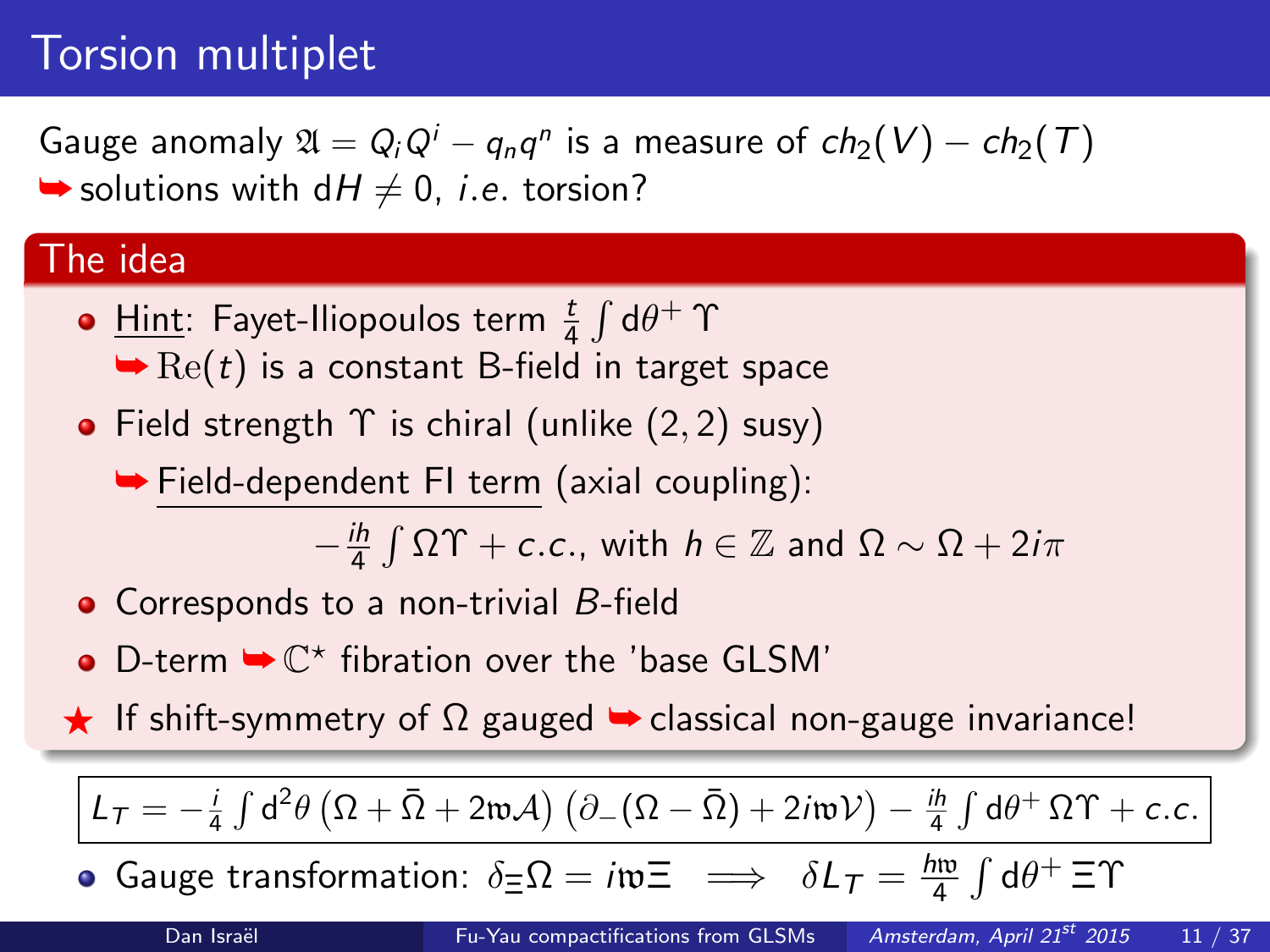# Torsion GLSMs

## Generic case  $\blacktriangleright$   $T^2$  of moduli  $(\mathcal{T},U)$  & charge  $\mathfrak{w}=\mathfrak{w}_1+\mathcal{T}\mathfrak{w}_2$  (D.I. 2013)

$$
L_{\mathcal{T}} = -\frac{iU_2}{8T_2} \int d^2\theta \left( \Omega_1 + \bar{\Omega}_1 + T_1(\Omega_2 + \bar{\Omega}_2) + 2(\mathfrak{w}_1 + T_1 \mathfrak{w}_2) \mathcal{A} \right) \left( \partial_{-} (\Omega_1 - \bar{\Omega}_1 + T_1(\Omega_2 - \bar{\Omega}_2)) + 2i(\mathfrak{w}_1 + T_1 \mathfrak{w}_2) \mathcal{V} \right)
$$

$$
- \frac{i}{8} U_2 T_2 \int d^2\theta \left( \Omega_2 + \bar{\Omega}_2 + 2\mathfrak{w}_2 \mathcal{A} \right) \left( \partial_{-} (\Omega_2 - \bar{\Omega}_2) + 2i\mathfrak{w}_2 \mathcal{V} \right) - \frac{i\hbar^{\ell}}{4} \int d\theta^+ \Upsilon \Omega_{\ell} + c.c.
$$

$$
+ \frac{i}{8} U_1 \int d^2\theta \left[ (\Omega_1 + \bar{\Omega}_1 + 2\mathfrak{w}_1 \mathcal{A}) \left( \partial_{-} (\Omega_2 - \bar{\Omega}_2) + 2i\mathfrak{w}_2 \mathcal{V} \right) - (\Omega_2 + \bar{\Omega}_2 + 2\mathfrak{w}_2 \mathcal{A}) \left( \partial_{-} (\Omega_1 - \bar{\Omega}_1) + 2i\mathfrak{w}_1 \mathcal{V} \right) \right]
$$

#### Compact models

- So far  $(\mathbb{C}^\star)^2$  fibrations over a  $K3$  base
- Decoupling of  $\text{Re}(\omega_{\ell})$ ?  $\rightarrow$  both kinetic and FI Lagrangians contain 'dangerous' terms in  $D\operatorname{Re}\left(\omega_{\ell}\right)+\frac{i}{\sqrt{2}}$  $\frac{1}{2}\mu_-\psi_{+,\ell} + \epsilon$ c
- $\bullet$  If the coefficient in front vanishes  $\bullet$  decoupled radial multiplet and torsion multiplet

Coupling to gauge superfields becomes chiral:

$$
\frac{U_2}{\mathcal{T}_2}\int d^2\theta^+\left[|\mathfrak{m}|^2\mathcal{A}\mathcal{V}-\frac{i}{2}\mathcal{A}\underbrace{\left(\text{Re}(\mathfrak{m})\partial_-(\Omega_1-\bar{\Omega}_1)+\text{Re}(\mathcal{T}^\star\mathfrak{m})\partial_-(\Omega_2-\bar{\Omega}_2)\right)}_{\text{left current}}\right]+t.d.
$$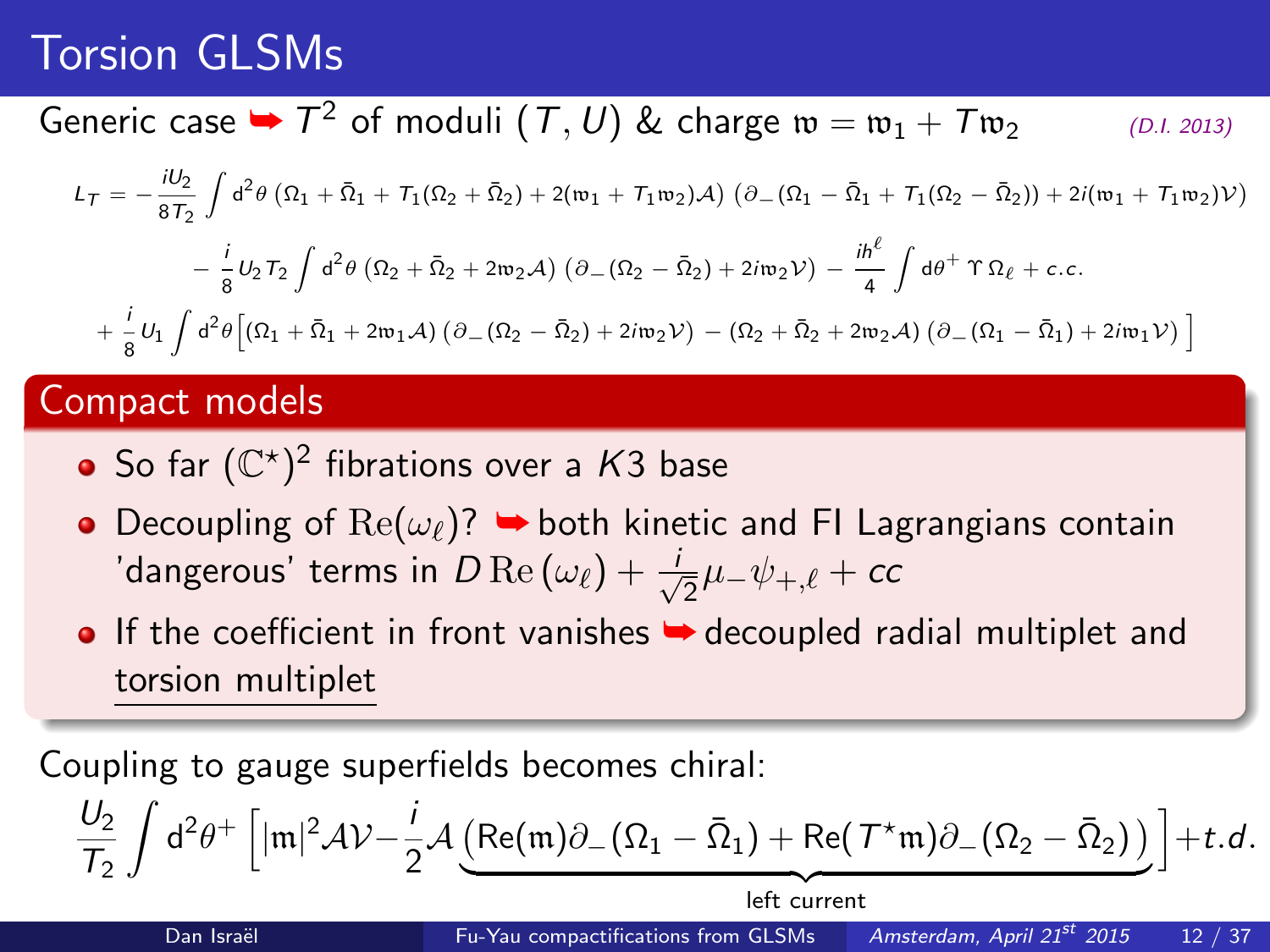# Torus moduli stabilization and tadpole conditions

### Moduli quantization

• Decoupling of radial multiplet if:

$$
\left\{\begin{array}{l}\frac{U_2}{\mathsf{T}_2}\mathsf{Re}(\mathfrak w)-U_1\mathfrak w_2+h^1=0\,,\\ \frac{U_2}{\mathsf{T}_2}\mathsf{Re}(\mathsf{T}^\star\mathfrak w)+U_1\mathfrak w_1+h^2=0\,.\end{array}\right.
$$

Quantization conditions from gauge instantons:  $\mathit{h}^{\ell} \in \mathbb{Z}.$  $\rightarrow$  one-dimensional subspace of  $T^2$  moduli space

Next section: T-dualities give further moduli quantization conditions.

### Anomaly cancellation and tadpole condition

- Using quantization conds, the gauge anomaly is canceled by the torsion multiplet if  $\left| \right. Q_i Q^i - q_n q^n = \frac{2 U_2}{T_2}$  $\frac{2U_2}{T_2}|\mathfrak{w}|^2$ ,
- With the relevant choice of charges for chiral and Fermi multiplets: ➥ integrated Bianchi identity of Fu-Yau compactifications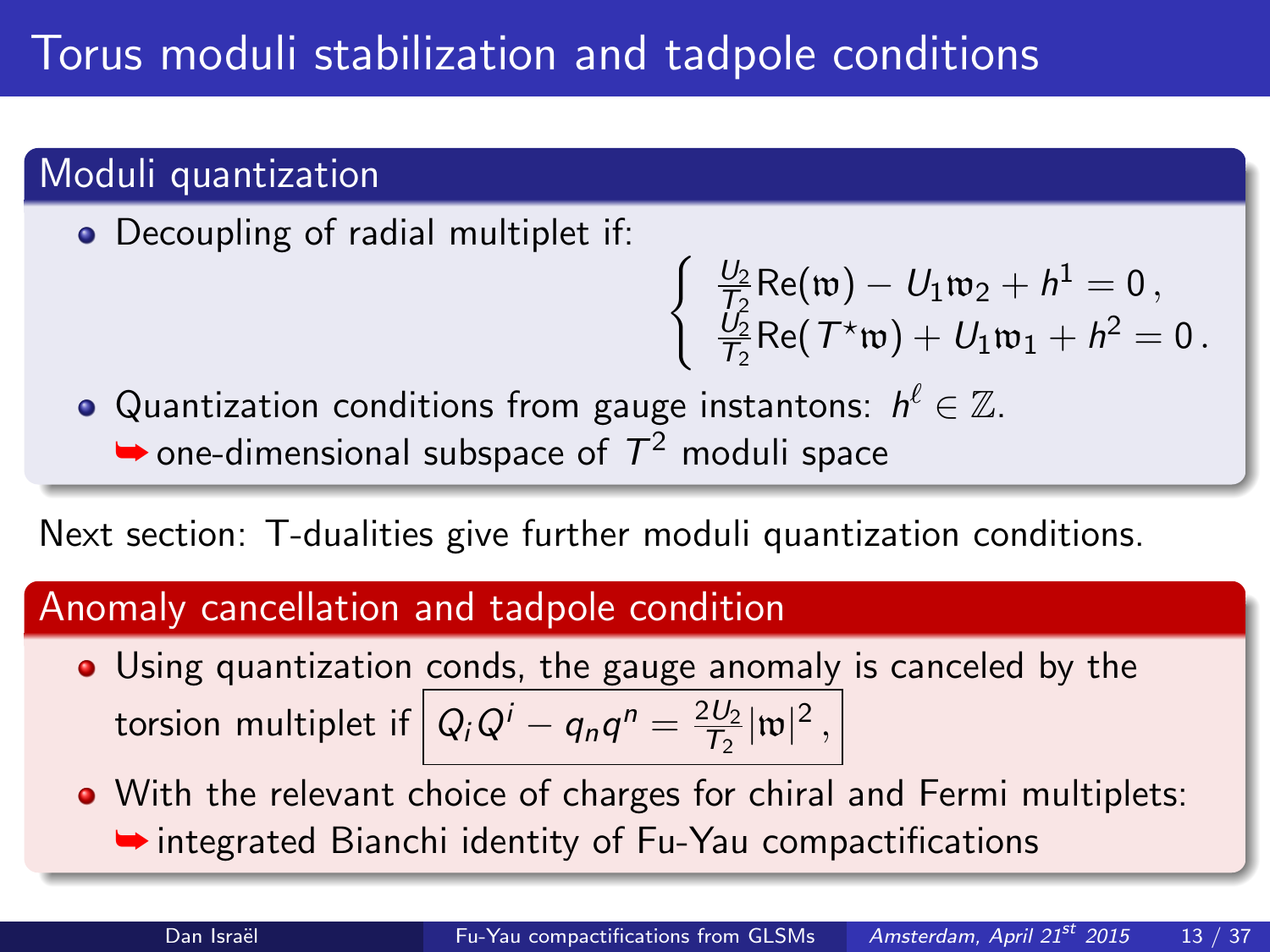### <span id="page-13-0"></span>[T-duality](#page-13-0)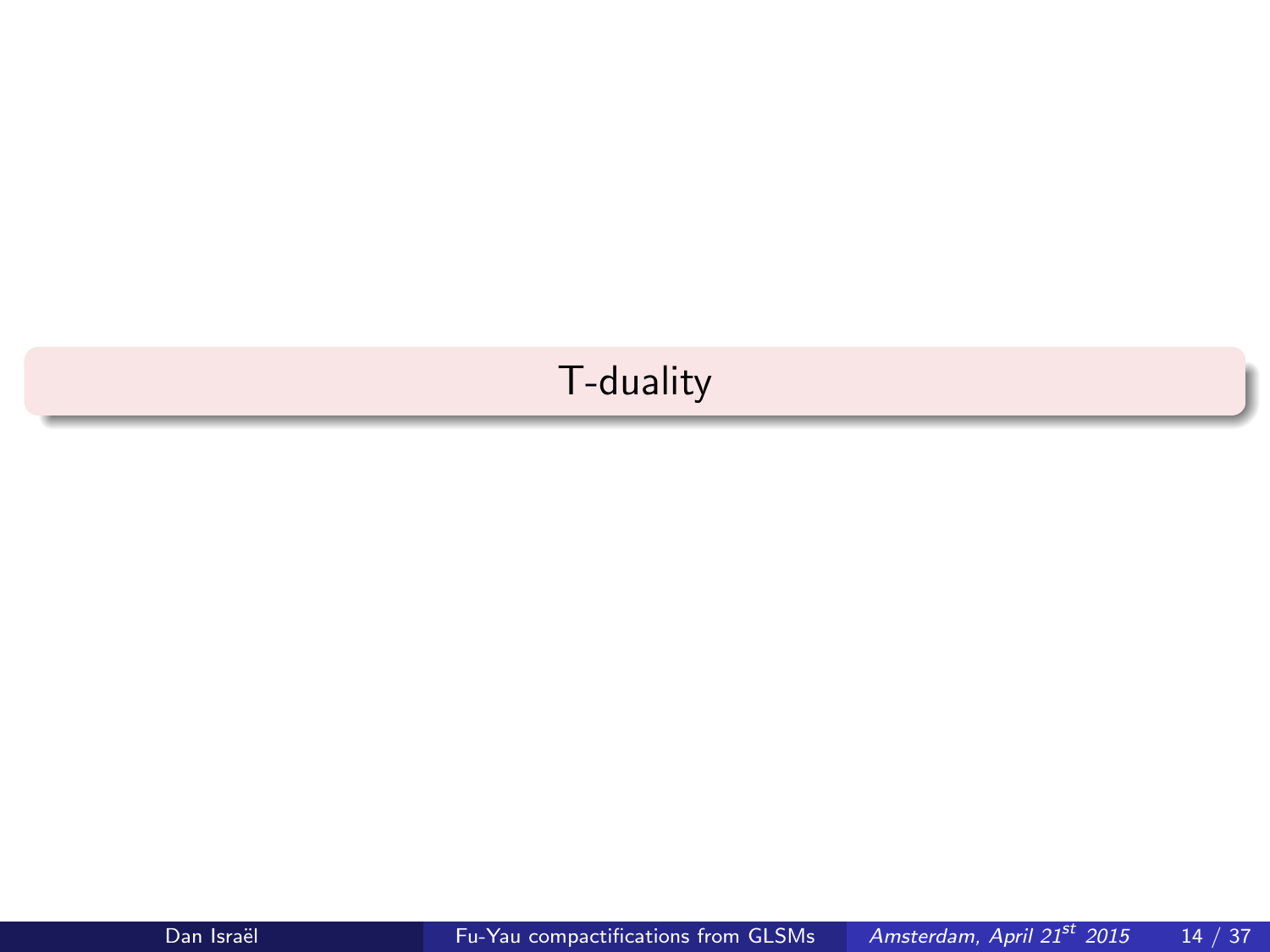# Perturbative dualities of Fu-Yau geometries

- T-dualities: exact symmetries of toroidal compactifications
- **•** Generalization to non-trivial backgrounds?
	- $\star$  Exchanging metric and B-field components
	- $\star$  Mixing of gauge bundle and metric for heterotic solutions

### T-dualities of Fu-Yau solutions in supergravity

T-dualities of  $T^2$  fibrations with H-flux (Bouwknegt, Evslin, Mathai 2004)

<span id="page-14-0"></span>

- Topology changing dualities (gauge  $\leftrightarrow$  torus bundles) (Evslin & Minasian, 2009)
- As Fu-Yau solutions have no large (torus) volume limit, are these statements reliable?
- Are there global obstructions?
- Corrections by worldsheet instantons?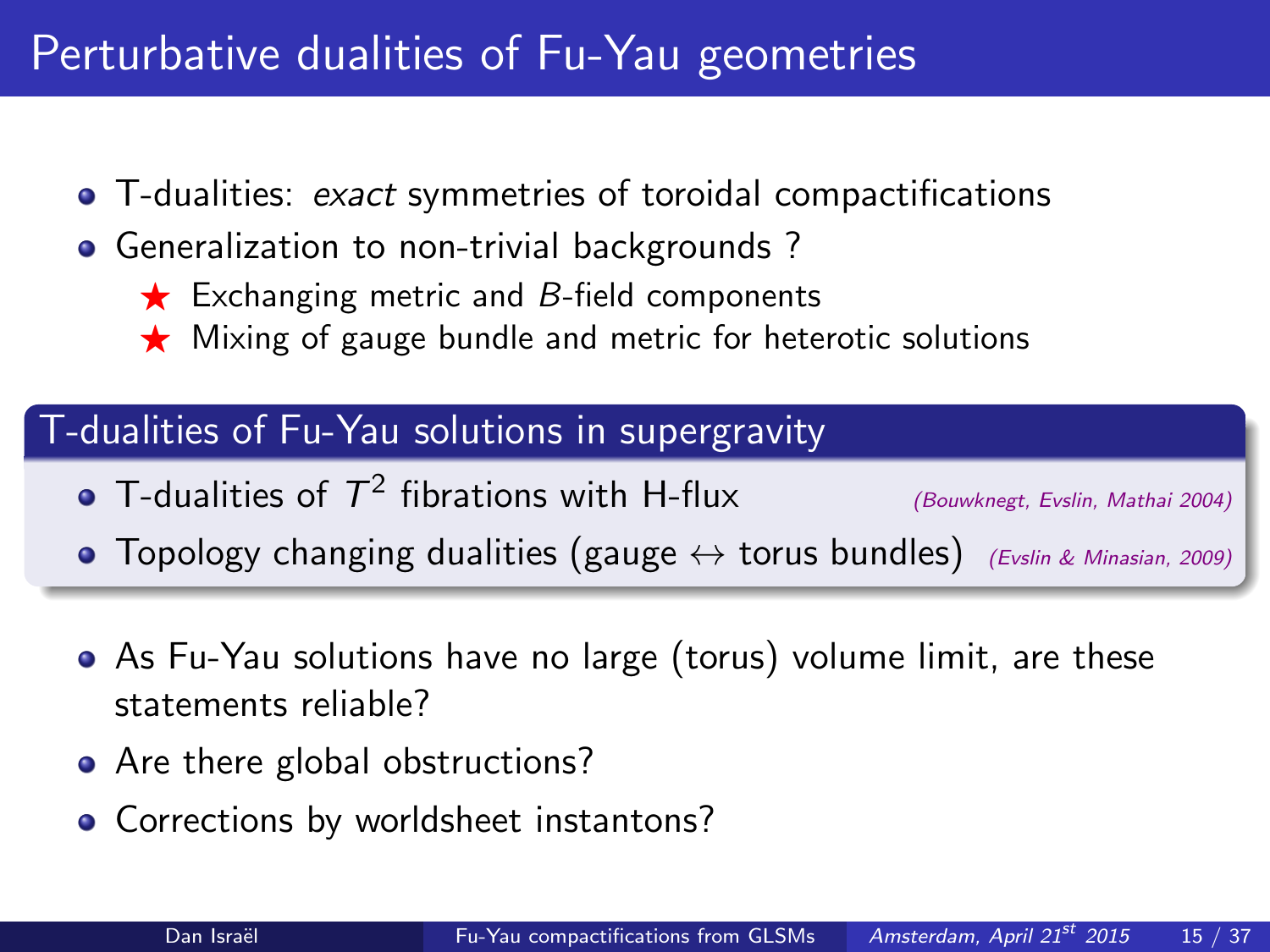# A GLSM proof of T-duality

• T-dualities proven exactly starting from a torsion GLSM  $(D.I. 2013)$ • Adapt Rocek & Verlinde quotient method (1992)

### Extra ingredients

- An extra pair of vector superfields  $(\hat{A}, \hat{\mathcal{V}})$ , with no kinetic terms
- A Lagrange multiplier chiral superfield  $\Delta$  to enforce  $\hat{\Upsilon} = 0$
- Minimal couplings of  $\Omega_\ell$  shift-symmetry and/or axial couplings

$$
\begin{array}{l} \text{\underline{Example: }} \mathcal{G}_{\mathfrak{s}} \text{ duality } (s \in \mathbb{Z}) \\ \mathcal{L} = - \frac{i R^2}{8} \left( \Omega_1 + \bar{\Omega}_1 + 2 \mathfrak{w}_1 \mathcal{A} + 2 \hat{\mathcal{A}} \right) \left( \partial_- (\Omega_1 - \bar{\Omega}_1) + 2 i \mathfrak{w}_1 \mathcal{V} + 2 i \hat{\mathcal{V}} \right) \\ + \cdots + \frac{\mu_1}{4} \left[ \mathcal{V} (\Omega_1 + \bar{\Omega}_1 + 2 \hat{\mathcal{A}}) + i \mathcal{A} \left( \partial_- (\Omega_1 - \bar{\Omega}_1) + 2 i \hat{\mathcal{V}} \right) \right] \\ + \frac{1}{4} \left( \hat{\mathcal{V}} (\Delta + \bar{\Delta}) + i \hat{\mathcal{A}} \partial_- (\Delta - \bar{\Delta}) \right) + \frac{s}{4} \left( \hat{\mathcal{V}} (\Omega_2 + \bar{\Omega}_2) + i \hat{\mathcal{A}} \partial_- (\Omega_2 - \bar{\Omega}_2) \right) \end{array}
$$

<span id="page-15-0"></span>Gauge variation w.r.t. 'unhatted' gauge sym.:  $\frac{1}{4}(h^{1} + s\mathfrak{w}_{2})\int \mathrm{d}\theta^{+} \Xi \hat{\Upsilon}$  $\rightarrow \Delta$  should have a non-zero shift-charge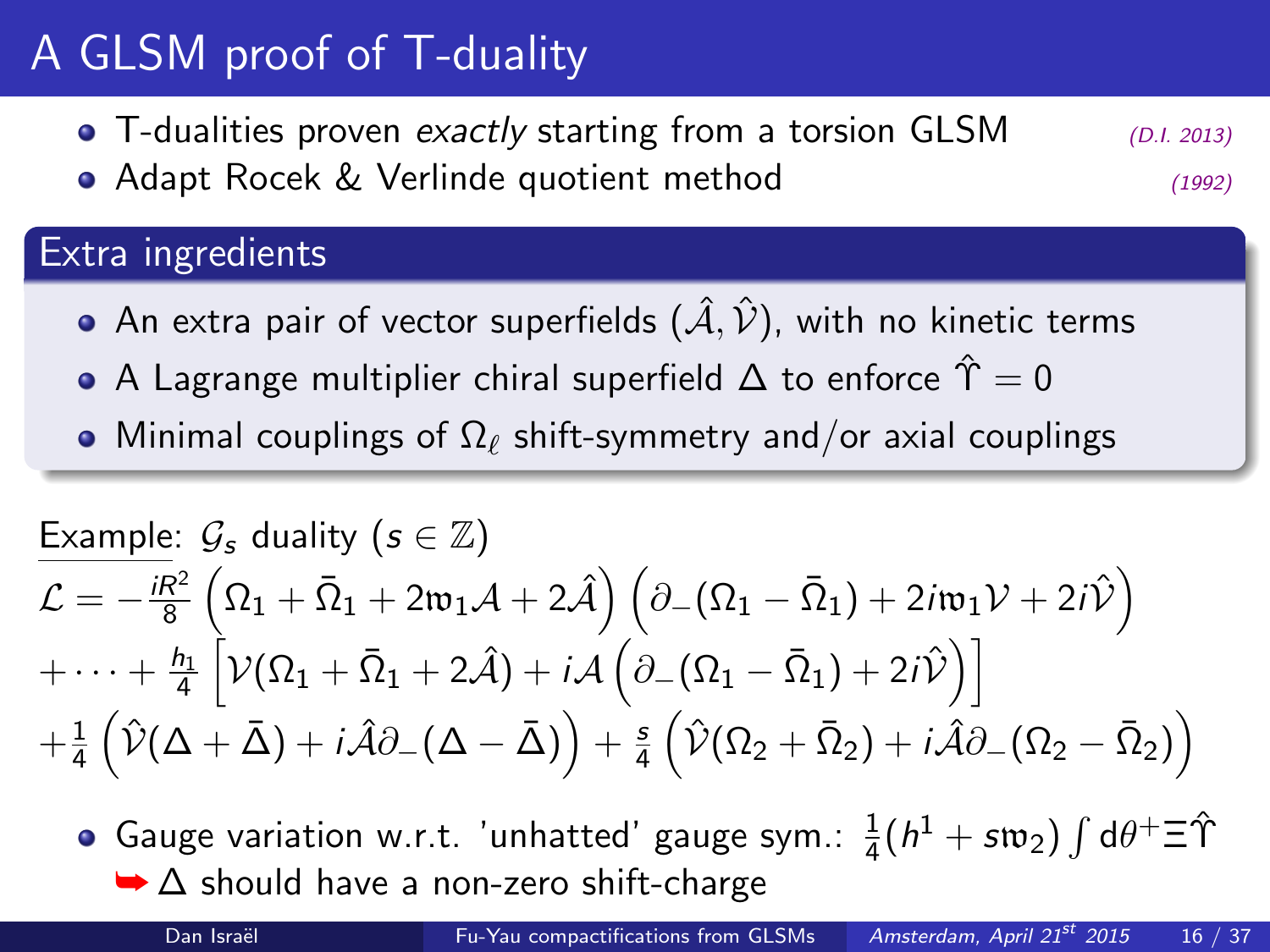#### **Duality**

- Integrating out  $\Delta$   $\rightarrow$  original theory as  $\hat{\Upsilon} = 0$  is enforced
- Integrating out  $(\hat{\mathcal{A}}, \hat{\mathcal{V}})$   $\rightarrow$  T-dual model with  $\Delta$  as dual coordinate
- Dual model is a torsion GLSM for a Fu-Yau geometry

• 
$$
G_s
$$
 duality: 
$$
\begin{cases} U & \mapsto \tilde{U} = T \\ T & \mapsto \tilde{T} = U + s \end{cases}
$$
, 
$$
\begin{cases} \text{Re}(\tilde{\mathfrak{w}}) = \frac{U_2}{T_2} \text{Re}(\mathfrak{w}), \\ \text{Re}((\overline{U} + s)\tilde{\mathfrak{w}}) = \frac{U_2}{T_2} \text{Re}((\overline{U} + s)\mathfrak{w}) \end{cases}
$$

\n- Duality along Ω<sub>2</sub>:
\n- \n
$$
\mathcal{I} : \n\begin{cases}\nU \mapsto \tilde{U} = -1/T \\
T \mapsto \tilde{T} = U\n\end{cases}\n\quad \text{and} \n\begin{cases}\n\text{Re}(\tilde{\mathbf{w}}) = \frac{U_2}{T_2} \text{Re}(\tilde{T}\mathbf{w}), \\
\text{Re}(\overline{U}\tilde{\mathbf{w}}) = -\frac{U_2}{T_2} \text{Re}((\overline{T}U\mathbf{w}))\n\end{cases}
$$
\n
\n

- $\circ$   $\mathcal{G}_0$ ,  $\mathcal{G}_1$  and  $\mathcal{I}$  generate the full duality group (see next slide)
- Not corrected by worldsheet instantons unlike Hori-Vafa mirror symmetry as we gauge a *shift charge*: instead of susy QED with massless flavor, admitting vortex solutions, massive  $U(1)$  gauge theory  $\rightarrow$  dualities are exact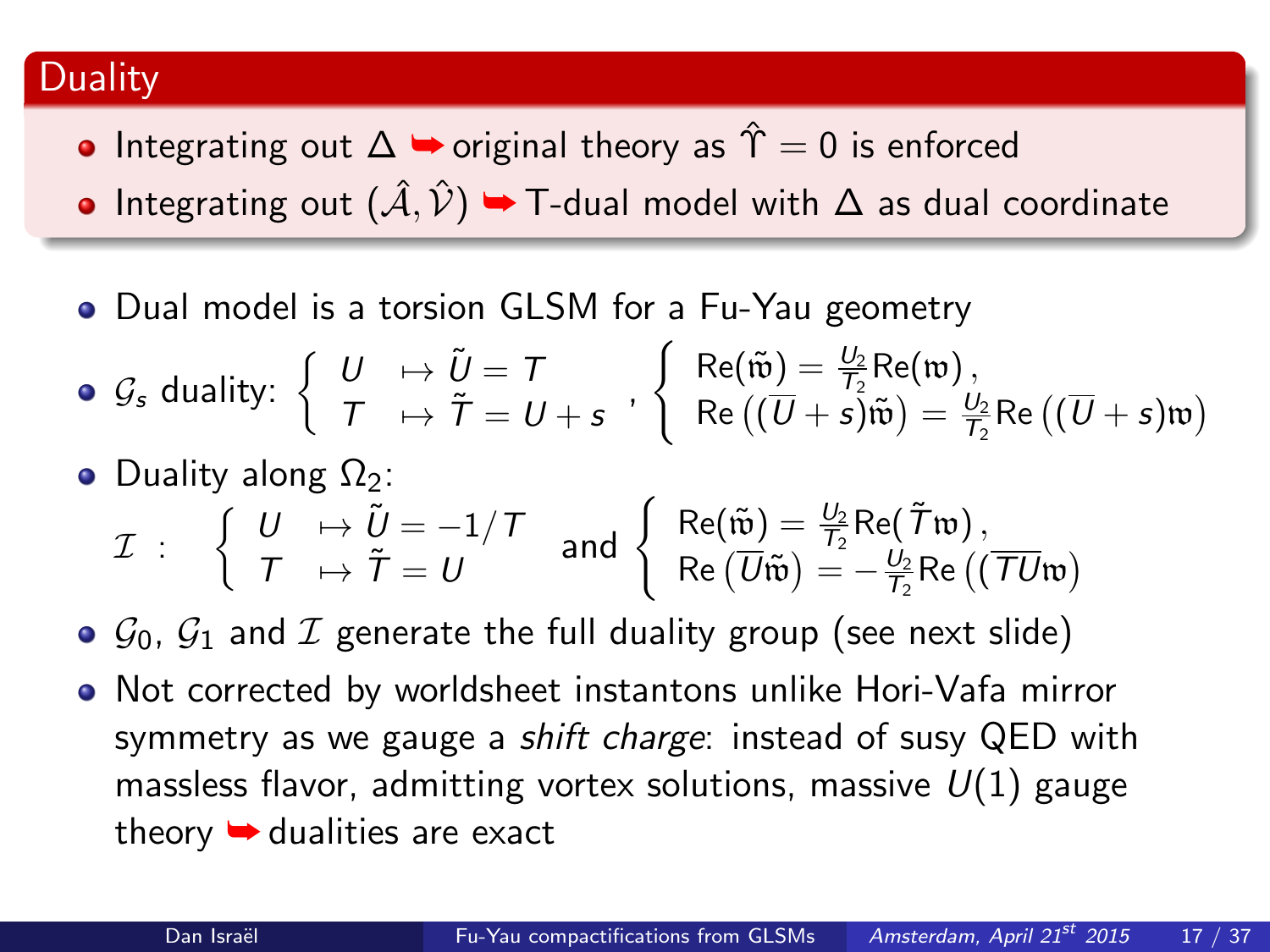# Perturbative toroidal dualities

### Duality group



- $\bullet$  ( $\mathfrak{w}_1, \mathfrak{w}_2$ ) transforms as a doublet of  $PSL(2; \mathbb{Z})_{\mathcal{T}}$ .
- Under a  $U \rightarrow -1/U$  duality,  $\mathfrak{w} \mapsto -\bar{U}\mathfrak{w}$
- Elliptic curve  $E_T = \mathbb{C}/(\mathbb{Z} + T\mathbb{Z})$  should admit a non-trivial endomorphism (complex multiplication)  $\int E_T \rightarrow E_T$  $z \quad \mapsto \quad -\bar{U}z$

### Moduli quantization

T and U valued in an *imaginary quadratic number field*  $\mathbb{Q}(\sqrt{2})$  $D)$ :

 $T \in \mathbb{Q} + \sqrt{D} \mathbb{Q}$  with  $D = b^2 - 4ac < 0$ ,  $a, b, c \in \mathbb{Z}$ .

Precisely the conditions for a  $c = 2$  CFT in 2d with a  $T^2$  target space to be rational the rational three controls of the control of the control of the control of the control of the control of the control of the control of the control of the control of the control of the control of the control Dan Israël [Fu-Yau compactifications from GLSMs](#page-0-0) Amsterdam, April 21<sup>st</sup> 2015 18 / 37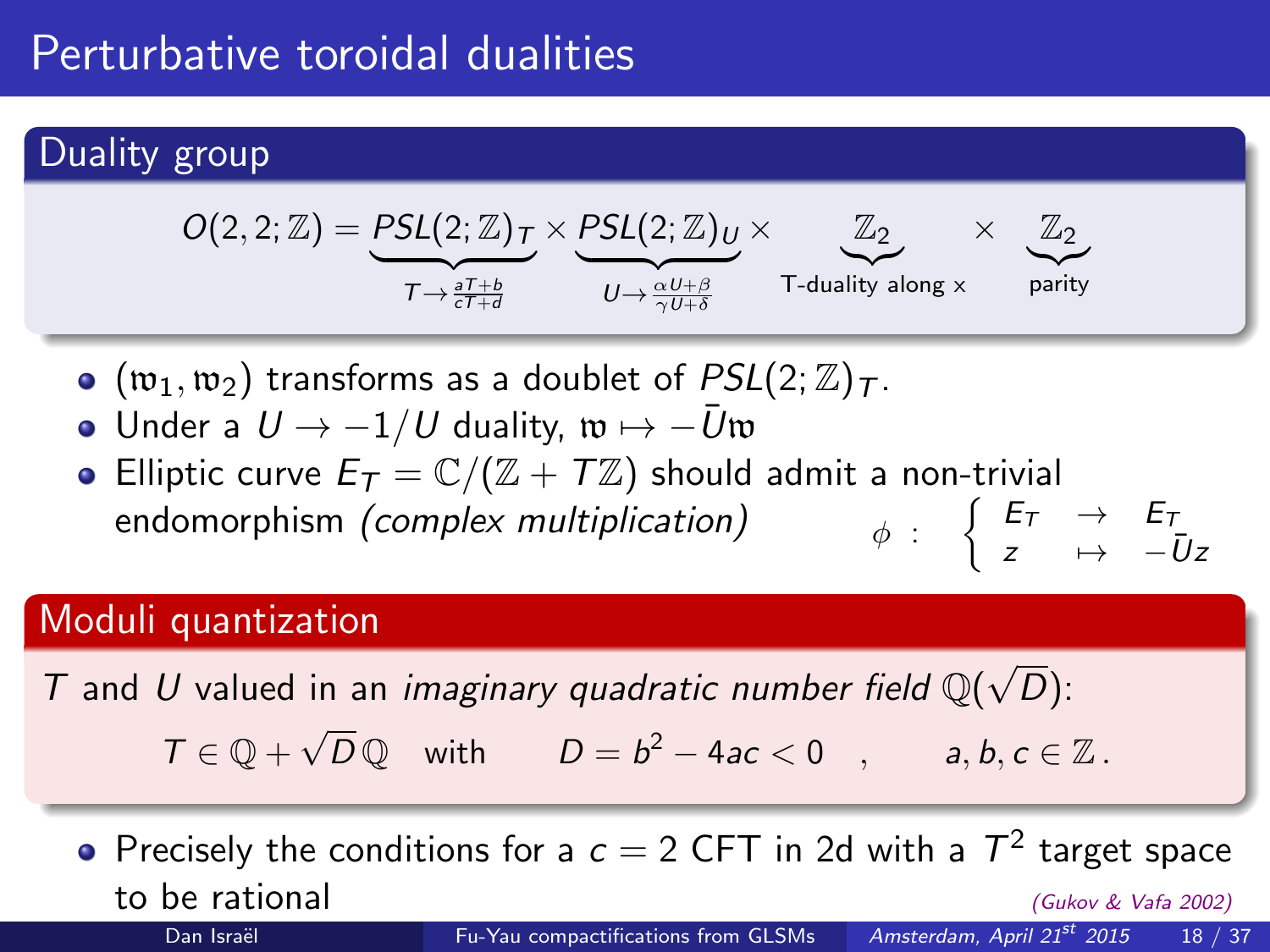# Heterotic dualities

- Heterotic compactifications on  $\mathcal{T}^2$  have a larger  $\mathit{O}(2,2,\mathbb{Z})$  duality group **→** in the present context, mixing of torus and gauge bundles
- Difficulity: mixing of quantum anomalies and gauge-variant terms

#### **Recipe**

- Free Fermi multiplet  $\Gamma$  of charge  $q \rightarrow$  section of  $\mathcal{O}(q)$  over  $\mathcal S$
- **•** Bosonize the left-moving fermion  $γ_$ **► left chiral boson**
- $\bullet$  Embbed into chiral superfield B with gauged shift symmetry, of  $\frac{1}{2}$  shift-charge q (at fermionic radius  $R = 1/\sqrt{2}$ )  $\rightarrow$  anomaly becomes classical  $\mathcal{L} = \frac{iq}{8}$  $\frac{d\tilde{q}}{8}\int d\theta^+ B\Upsilon + c.c.$
- <span id="page-18-0"></span>• Consider 'auxiliary' 2-torus with B and e.g.  $\Omega_1$  $\rightarrow$  auxiliary torsion multiplet  $\Theta$  of moduli  $(u, t)$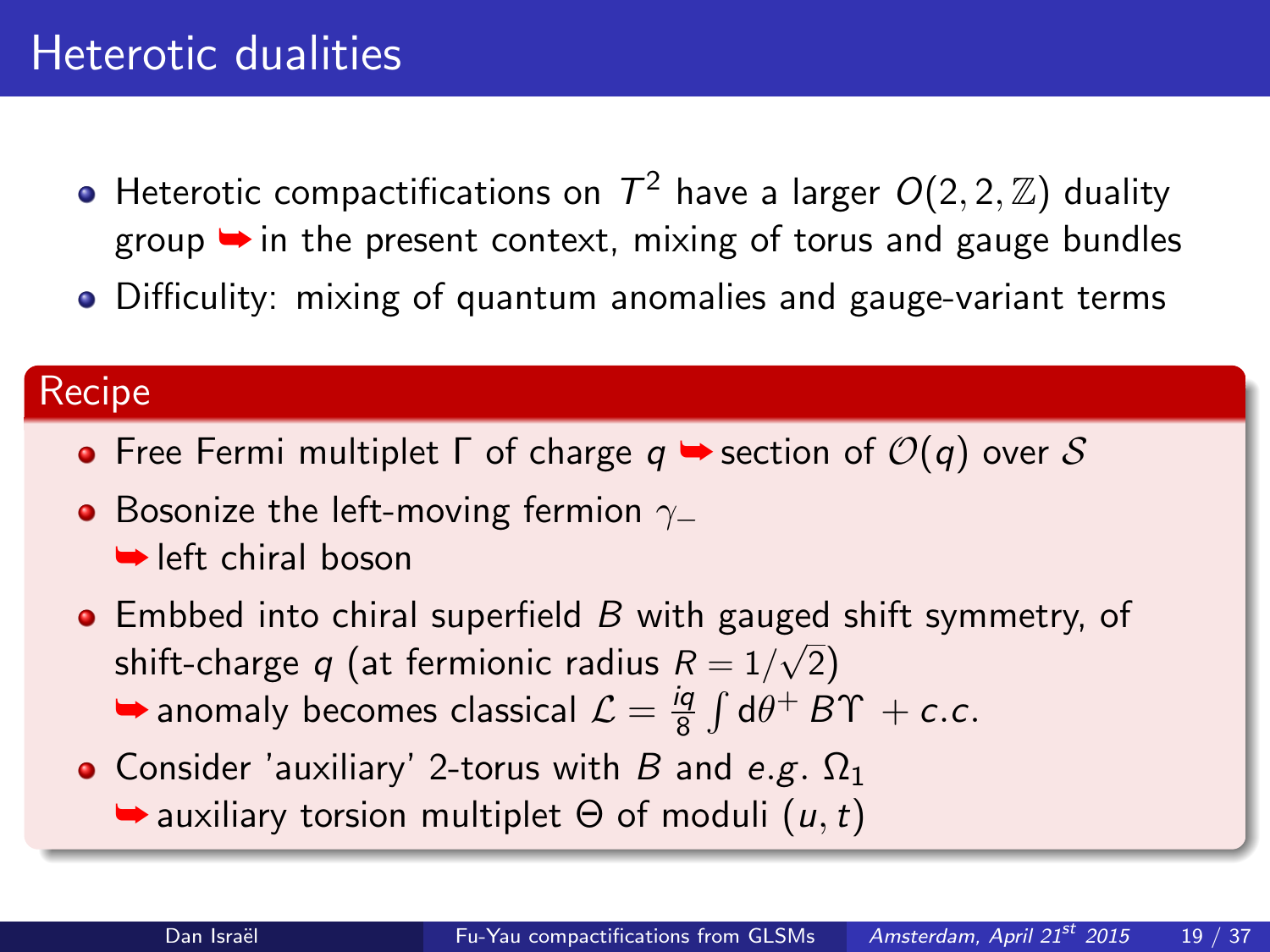### Torus/gauge bundles duality

- $u \rightarrow -1/u$  duality exchanges shift charge  $w_1$  and Fermi multiplet charge q
	- $\rightarrow$  Duality between compactifications with different topologies:

 $\mathcal{K}3\times \mathcal{S}^1$  with an Abelian gauge bundle and  $\mathcal{S}^1\hookrightarrow \mathcal{M}_5\to \mathcal{K}3$ 

- Non-orthogonal torii: duality if  $U = 2T$  originally  $\blacktriangleright$   $T_1 \neq 0$  gives after duality a line bundle over the total space  $\mathcal{M}_6$ :  $-\frac{i}{4}$  $\frac{i}{4}\, \mathcal{T}_1(\Omega_2 + \bar{\Omega}_2 + 2\mathfrak{w}_2 \mathcal{A})\, \partial_-(B - \bar{B}) \; \text{(generalized Wilson line)}$
- Warning: did not take into account the spin structures (left GSO)  $\rightarrow$  communicated through duality as large gauge tranformations
- $\star$  Should study carefully the global charges of the model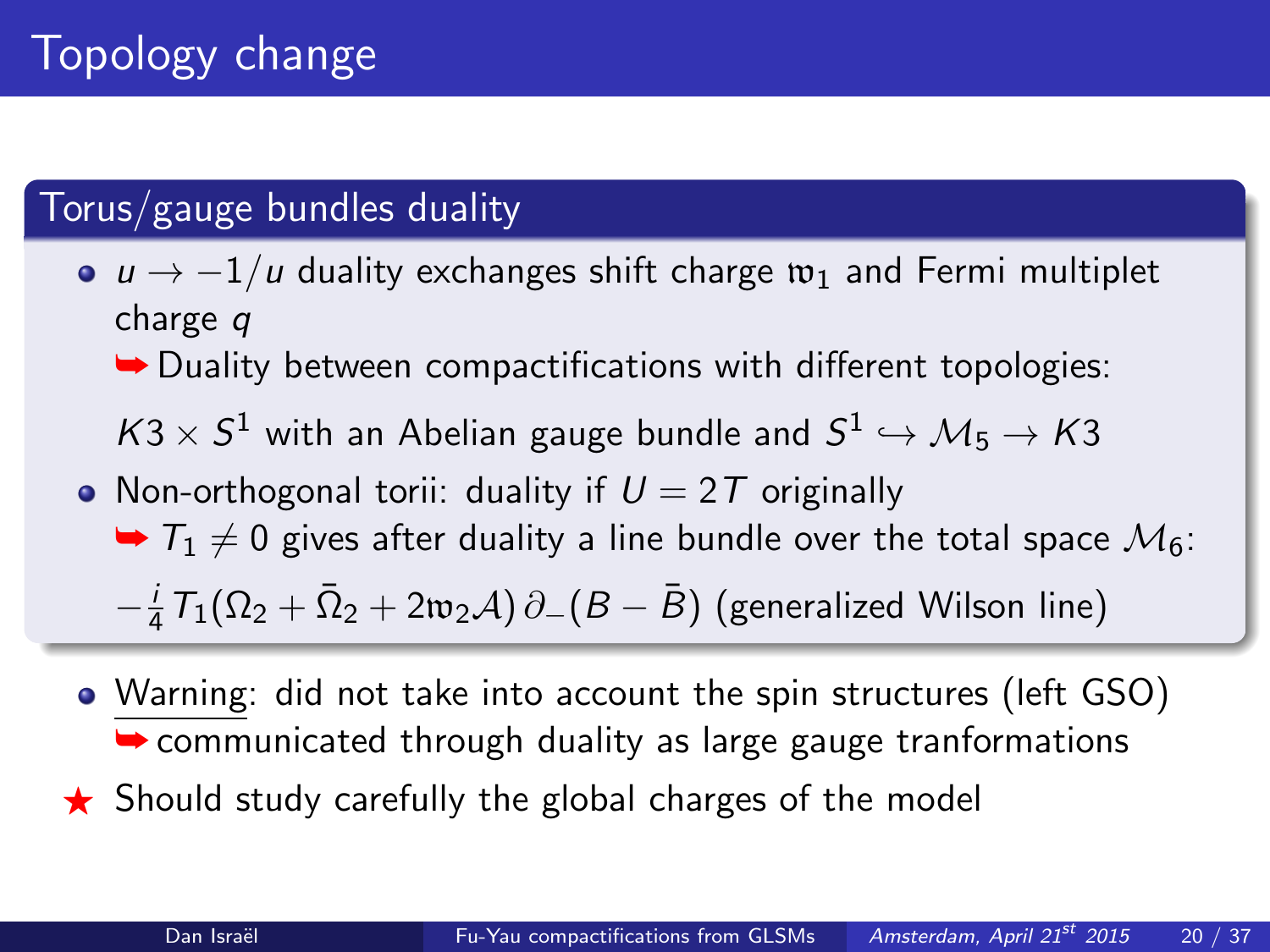## <span id="page-20-0"></span>[New supersymmetric index](#page-20-0)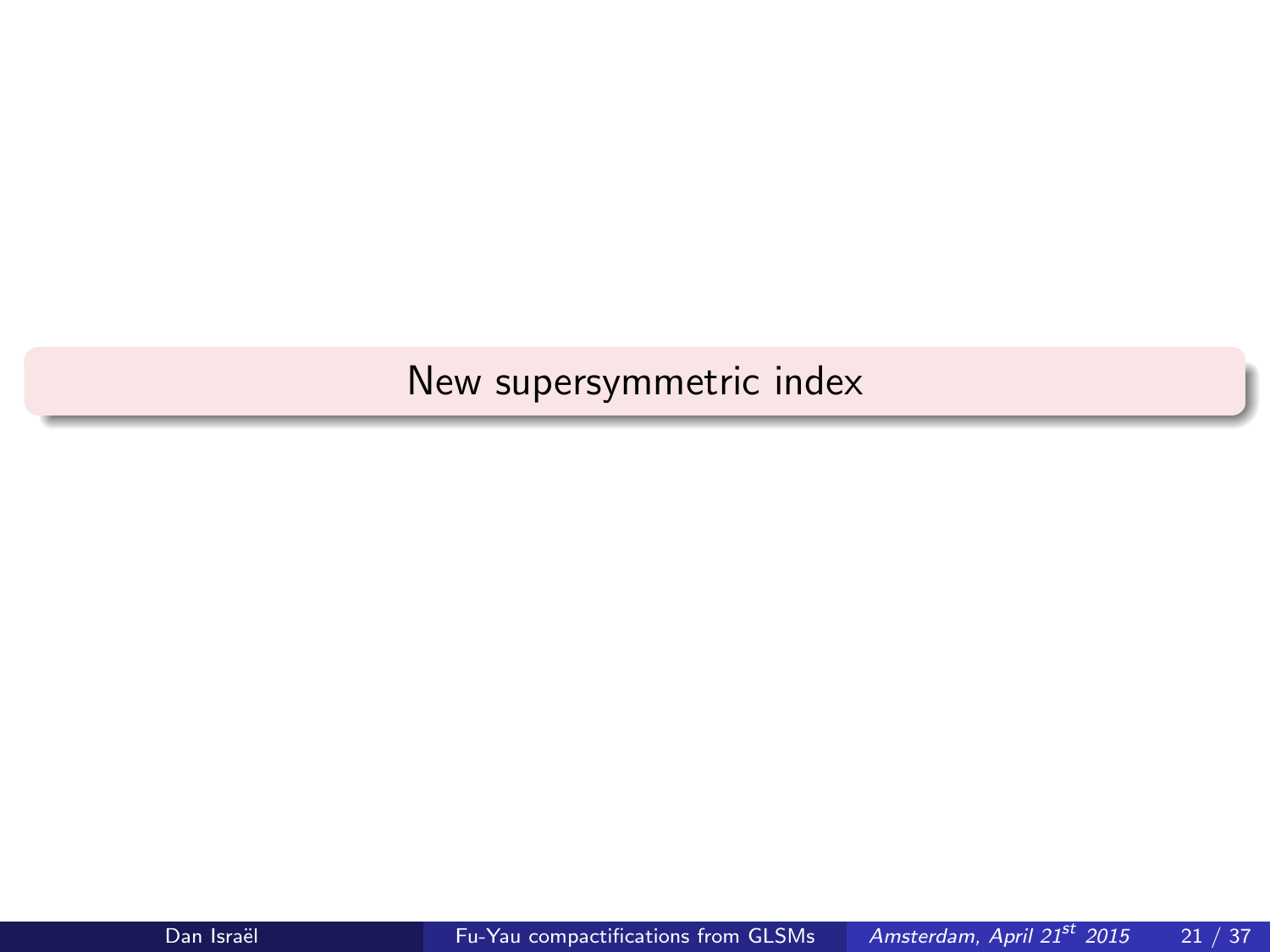# New supersymmetric index for  $\textit{K3}\times \textit{T}^2$  compactifications

Defined as  $Z_{new}(\tau)=\frac{1}{\eta^2}\mathsf{Tr}_{\textrm{R}}\left[J^0_R(-1)^{F_R}q^{L_0-c/24}\bar{q}^{\bar{L}_0-\bar{c}/24}\right]$ 

 $\blacktriangleright$  trace over Hilbert space of  $(c, \bar{c}) = (22, 9)$  CFT for  $K3 \times T^2$ 

Counts the BPS states of  $K3\times T^2$  compactifications (Harvey, Moore 1995)

$$
\tfrac{i}{2} Z_{\text{new}} = \sum_{\text{BPS vectors}} q^\Delta \bar{q}^{\bar{\Delta}} - \sum_{\text{BPS hypers}} q^\Delta \bar{q}^{\bar{\Delta}}
$$

Building block of threshold corrections to gauge/grav. couplings

#### New susy index and  $K3$  elliptic genus

- K3 elliptic genus:  $Z_{K3}(\tau, y) = Tr_{RR} \left[ e^{2i\pi y J_L^0} (-1)^F q^{L_0 c/24} \bar{q}^{\bar{L}_0 \bar{c}/24} \right]$
- Consider a bundle  $V\subset SO(2n)\subset E_8$  and a  $\mathcal{T}^2$  lattice  $\mathsf{\Gamma}_{2,2}$ :

<span id="page-21-0"></span>
$$
Z_{\text{new}}(\tau) = \frac{1}{2i\eta^{12}} \Gamma_{2,2} E_4(\tau,0) \sum_{\gamma,\delta=0}^{1} q^{\gamma^2} \left(\frac{\theta_1(\tau,\frac{\gamma\tau+\delta}{2})}{\eta}\right)^{8-n} Z_{K3}\left(\tau,\frac{\gamma\tau+\delta}{2}\right)
$$

Fixed by modular properties  $\rightarrow$  universality of thresholds (Kiritis et al., 1997) **F** In particular, Matthieu moonshine for any gauge bundle (Cheng et al. 2013)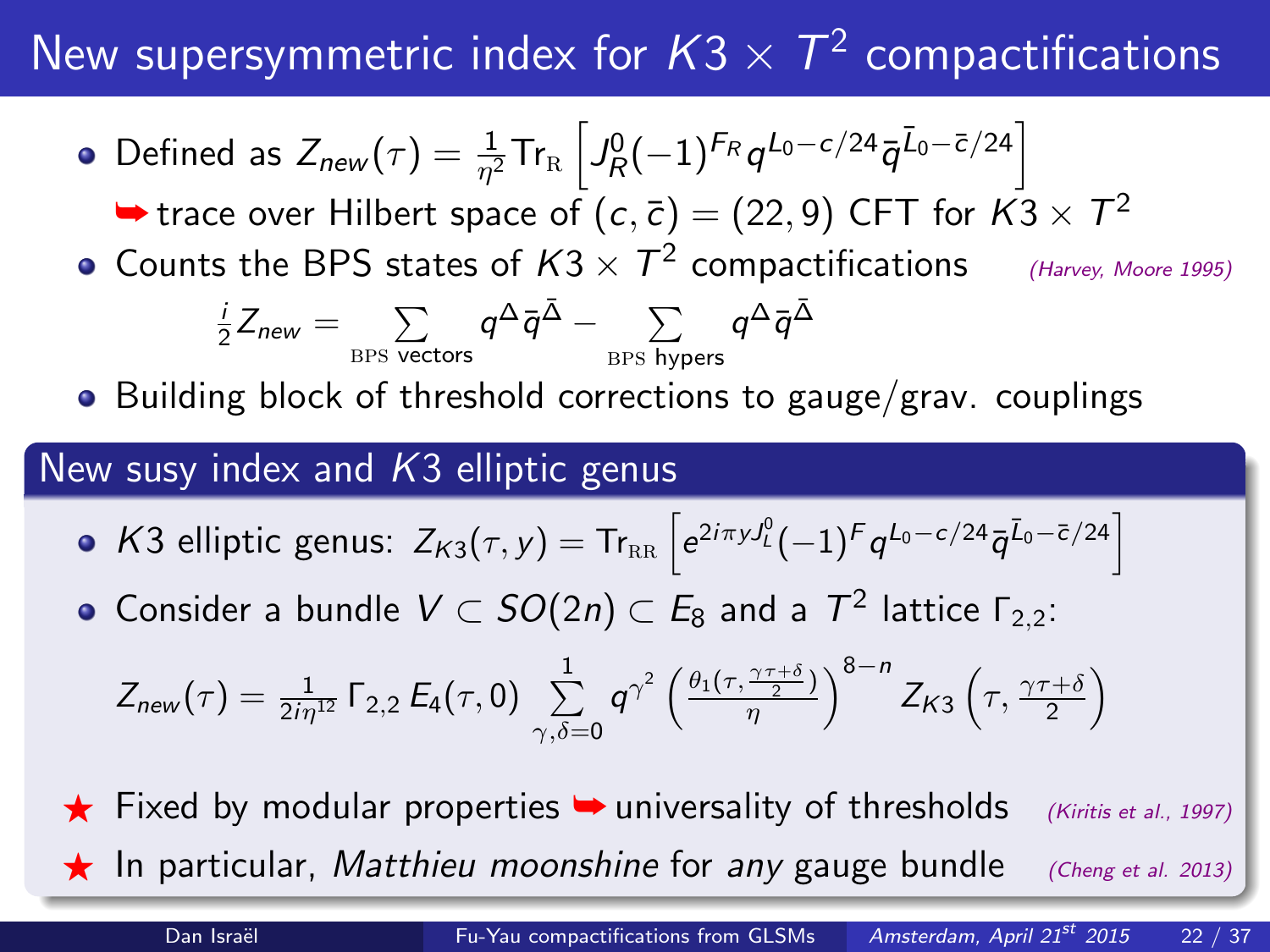## New index for Fu-Yau GLSMS: setting the stage

- Right fermions  $\psi_+$ ,  $\bar{\psi}_+$  in the torus factor free
- We split  $J_R^0 = \bar{J}_{0,R}^{\text{K3}} + \bar{J}_{0,R}^{tor}$  with  $\bar{J}_R^{tor} \sim \bar{\psi}_+ \psi_+ + \cdots$
- We have  $\textsf{Tr}_\textsc{h}\left[\bar{J}^\textsc{K3}_{0,R}(-1)^{F_R}q^{L_0-c/24}\bar{q}^{\bar{L}_0-\bar{c}/24}\right]=0,$  since:
	- $\star$  Pair of fermionic zero modes of opposite  $F_R$  in  $T^2$  factor  $\bigstar$  The K3 SCFT has  $\mathcal{N} = (0, 4)$  superconformal symmetry

### Left GSO projection

Assume the existence of a  $\mathbb{Z}_2 \subset U(1)_L$  left symmetry. Then

$$
Z_{\text{new}} = \tfrac{E_4(\tau,0)}{2\eta^{10}}\sum_{\gamma,\delta=0}^1 q^{\gamma^2} \mathsf{Tr}_\text{RR}\left[e^{i\pi J_0^L(\gamma\tau+\delta)}\bar{J}_0^{\text{tor}}(-1)^{F_R}q^{L_0-c/24}\bar{q}^{\bar{L}_0-\bar{c}/24}\right]
$$

<span id="page-22-0"></span>where the trace is over the Hilbert space of  $K3\times T^2$  with the free fermions from the first  $E_8$  factor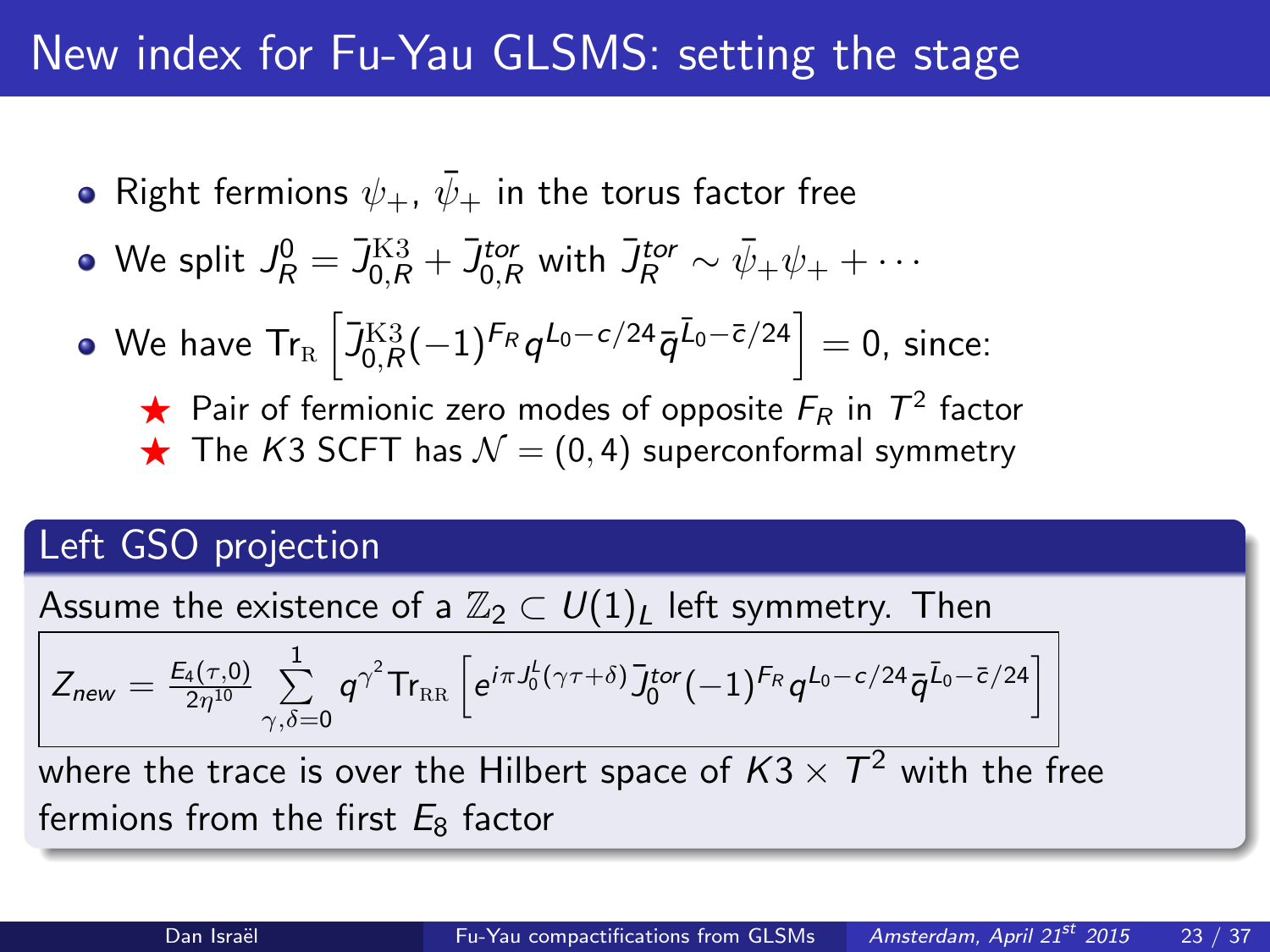# Supersymmetric localization I: the idea

- Choose a supercharge  $Q$  of your favorite SUSY QFT
- Aim : compute  $\langle \mathcal{O} \rangle$  with  $\mathcal{QO} = 0$
- Find V such that (i)  $\mathcal{Q}^2 V = 0$  and (ii)  $\mathcal{Q} V|_{bos}$  positive definite
- Deformed path integral

$$
\langle \mathcal{O} \rangle_t = \int \mathcal{D}\Phi \, \mathcal{O}(\Phi) \, e^{-S[\phi] - t \mathcal{Q} V}
$$

 $\star$  As  $\partial_t \langle \mathcal{O} \rangle_t = 0$   $\to$  compute in the  $t \to \infty$  limit (Pestun, 2012)

<span id="page-23-0"></span>

Exact result: one-loop fluctuations around the saddle points  $QV(\Phi_0)=0$ 

$$
Z = \int_{\Phi_0, \mathcal{Q}V(\Phi_0)=0} \mathrm{d} \Phi_0 \, e^{-S[\Phi_0]} \, \mathcal{O}_{class}[\Phi_0] \, Z_{one-loop}
$$

with  $\Phi = \Phi_0 + \frac{1}{\sqrt{2}}$  $\tau_{\tau}^{\pm}\delta\Phi\blacktriangleright$  quadratic fluctuations only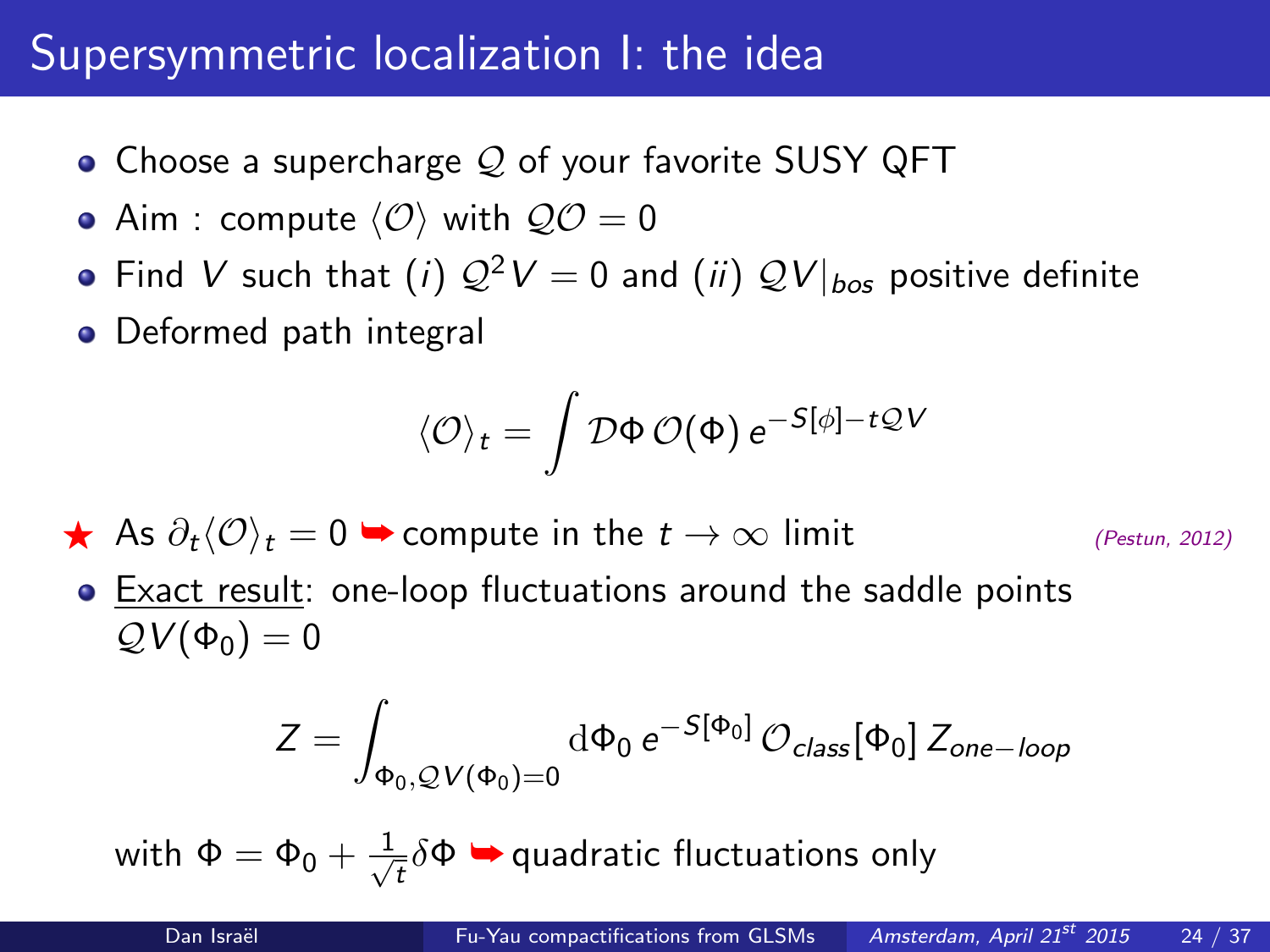### GLSM elliptic genus through localization  $B_{\text{enini et al., 2013}}$

- Supercharge  $\mathcal{Q} = \mathcal{Q}^+ + \bar{\mathcal{Q}}^+$   $\Rightarrow$  whole GLSM action is  $\mathcal{Q}$ -exact
- For instance  $\mathcal{S}_{c.m.}=\int\mathsf{d}^2\mathsf{x}\,\mathcal{Q}(2-\phi\nabla_{\mathsf{w}}\psi_{+}-i\bar{\phi}_{+}\mu\phi)+t.d.:=\mathcal{Q}\,\mathcal{V}_{c.m.}$

$$
\mathcal{Z}(e,f,g)=\int \mathcal{D}[A,\mu,D]e^{-\frac{1}{e^2}\mathcal{Q} V_{v.m.}}\int \mathcal{D}[\phi^i,\psi^i]e^{-\frac{1}{g^2}\mathcal{Q} V_{c.m.}}\int \mathcal{D}[\gamma^m]e^{-\frac{1}{f^2}\mathcal{Q} V_{f.m.}}
$$

- Path integral independent of  $e, f, g \rightarrow \text{take } e, f, g \rightarrow 0$  limit
- $\bullet$  Integral localizes on BPS configurations, *i.e.* annihilated by  $\mathcal{Q}_i$  saddle points of the Euclidean (free) action

### Localization locus

- Flat gauge connection on the worldsheet torus  $A_G = \frac{\bar{u}}{2i\pi}$  $\frac{\bar{u}}{2i\tau_2}$ dw —  $\frac{u}{2i\tau_1}$  $\frac{u}{2i\tau_2}d\bar{w}$
- Gaugino zero-modes  $\mu_0$ ,  $\bar{\mu}_0$  and constant D-term  $D_0$

 $\bigstar$ In addition, background gauge field for  $U(1)_L$ :  $A_L = \frac{\bar{y}}{2i}$  $\frac{\bar{y}}{2i\tau_2}$ dw —  $\frac{y}{2i\tau_2}$  $\frac{y}{2i\tau_2}\mathrm{d}\bar{\mathsf{w}}$ 

$$
Z = \lim_{e \to 0} \int d^2 u \int_{\mathbb{R}} dD_0 e^{-\frac{D_0^2}{2e^2}} \int d\mu_0 d\bar{\mu}_0 \ Z^{\text{free}}_{\text{one-loop}}(D_0, \mu_0, \bar{\mu}_0, u, y)
$$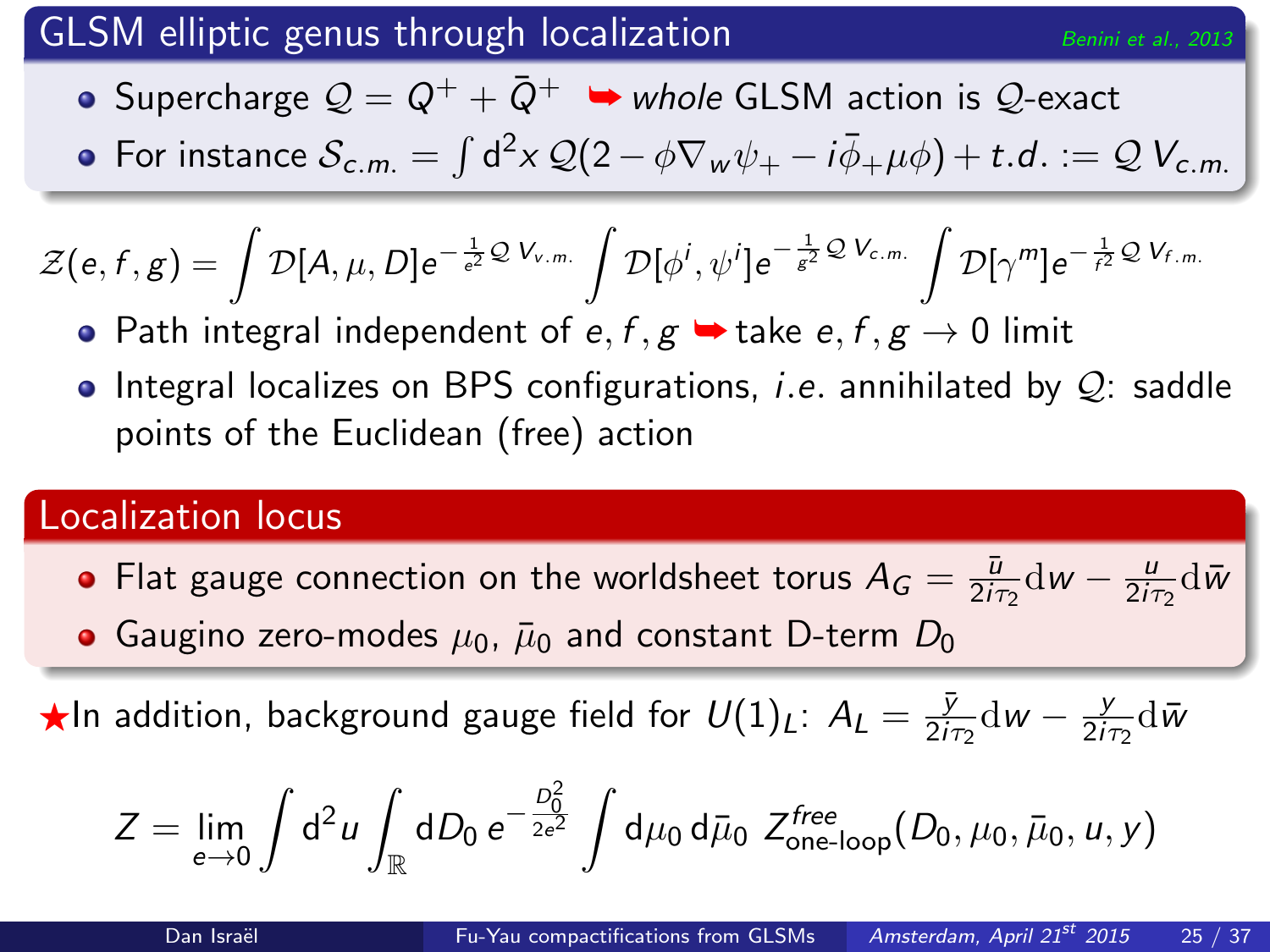## Localization for the torsion GLSM

- Fermions  $\psi_+$ ,  $\bar{\psi}_+$  in torsion multiplet have a pair of R zero modes  $\rightarrow$  as for  $K3 \times T^2$ ,  $Z_{new} \sim Tr \left[ \overline{J}_0^{tor} \cdots \right]$
- Remark: NLSMs for Fu-Yau have  $(0, 2) \oplus (0, 4)$  (Melnikov, Minasian 2012)
- Hence we consider a path integral:

$$
\mathcal{Z} = \int \mathcal{D}[A_{\pm}, \mu_{-}, D] e^{-\frac{1}{e^2} \mathcal{Q} V_{v.m.}} \int \mathcal{D}[\phi^i, \psi^i] e^{-\frac{1}{g^2} \mathcal{Q} V_{c.m.}} \times \int \mathcal{D}[\gamma^m] e^{-\frac{1}{f^2} \mathcal{Q} V_{f.m.}} \int \mathcal{D}[\omega, \psi] (\int dx \, \bar{\psi}_+ \psi_+) e^{-S[\omega, \psi, A_{\pm}]}
$$

 $\bigstar$  The operator  $\int\mathrm{d} x\,\bar{\psi}_+\psi_+$  is <u>not</u> invariant under  $\mathcal Q$ 

 $\rightarrow$  why should localization work?

- Moreover we DO expect that the index depends on the  $\mathcal{T}^2$  lattice sum
- Hint: At the fermionic radius, related by T-duality to a case where it does work (Abelian gauge bundle over K3)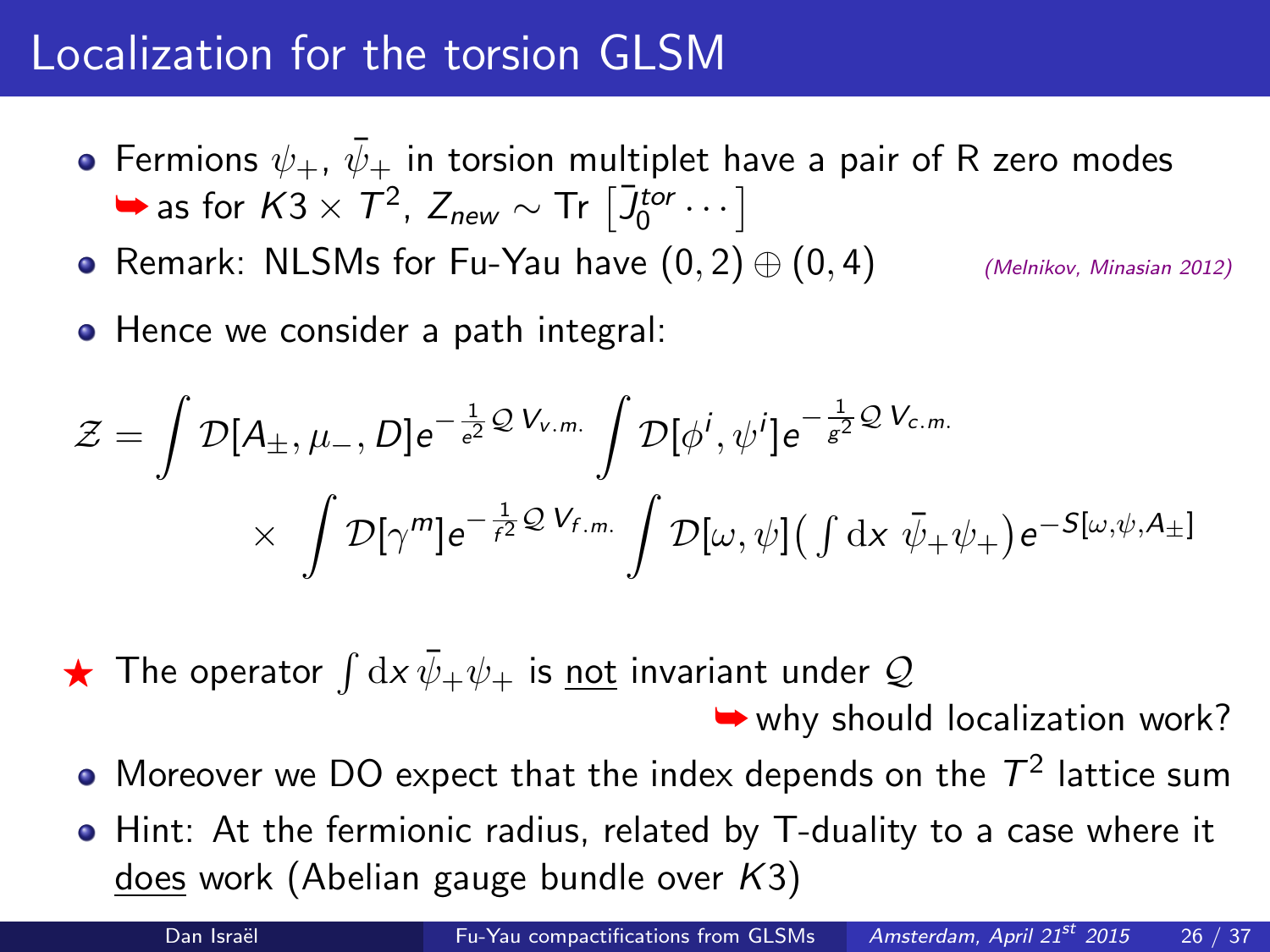### SUSY localization and torsion multiplet

- **•** Torsion multiplet:
	- $\star$  no couplings to D and  $\mu_+$ ,  $\bar{\mu}_+$  (gauginos),
	- $\star$  right-moving fermions  $\psi_+$ ,  $\psi_+$  gauge neutral
- Integral over torsion multiplet can be done exactly  $\rightarrow$  gaussian
- As  $\psi_+$ ,  $\bar\psi_+$  gauge-neutral,  $e^{-W[A]} = \int {\cal D}[\omega,\psi] e^{-S[\omega,\psi,A]}$  does not depend on  $\int\mathrm{d} x\,\bar{\psi}_+\psi_+$  insertion, up to a constant
- Supersymmetric (but gauge-variant) functional in  $\mathcal A$  and  $\mathcal V$ ?
- Then the remaining path integral could be done using supersymmetric localization, *i.e.* in the free-field limit  $e, f, g \rightarrow 0$

Slightly more complicated:

- Decoupling of fermions  $\psi_+$ ,  $\bar{\psi}_+$  of the torsion multiplet obtained in the Wess-Zumino gauge
- In this gauge, SUSY variation  $\delta_{\epsilon}W[A] \sim A_{+}(\epsilon \bar{\mu}_{-}+\bar{\epsilon}\mu_{-})$
- Going back to the WZ gauge by a supergauge transformation:

 $\rightarrow$  SUSY variation of W precisely cancelled by the anomalous gauge variation of the 'base' GLSM measure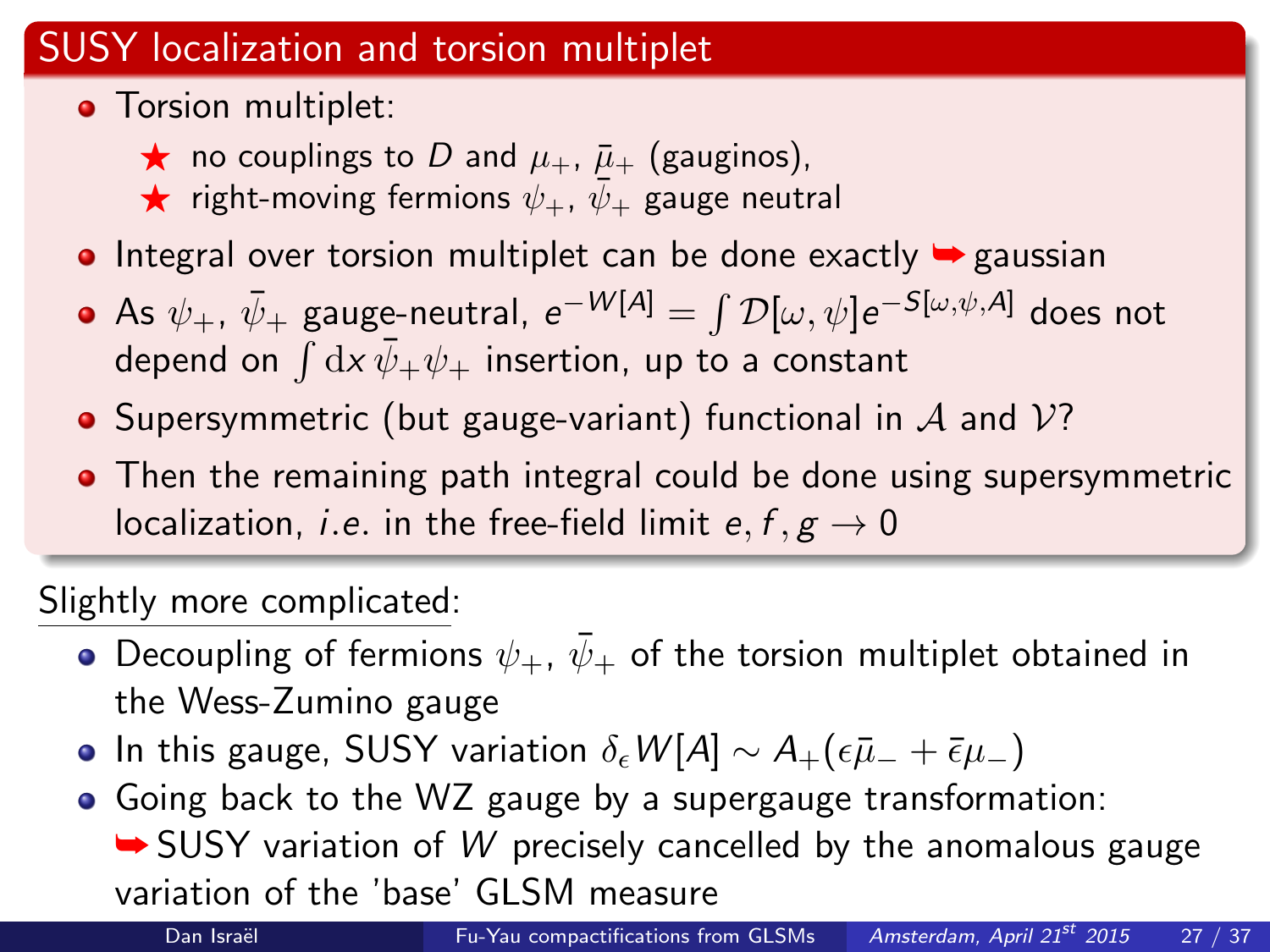# Localization II: one-loop fluctuations

### Chiral multiplet

- Determinant:  $Z_c(u, \bar{u}, y, D_0) = \prod_{m,n}$  $m+n+\bar{\tau}+Q\bar{u}+L\bar{y}$  $|m+n+\tau+Qu+Ly|^{2}+iQD_{0}$
- In the limit  $D_0 \rightarrow 0$ , it gives  $Z_c(u, \bar{u}, y, 0) = e^{\frac{\pi}{T_2}(\text{Im}(Qu+Ly))^2} \frac{i\eta(\tau)}{\theta_1(\tau, Qu+U)}$  $\theta_1(\tau,Qu+Ly)$
- To saturate the gaugino zero-modes: correlator  $\left\langle \int\mathrm{d}^{2}x\;\mu Q\bar{\psi}\phi\int\mathrm{d}^{2}x\;\bar{\mu}Q\psi\bar{\phi}\right\rangle _{free}$

Final result:

$$
-\frac{i}{\pi}Z_c\sum_{m,n}\frac{Q^2}{(|m+n+\tau+Qu+Ly|^2+iQD_0)(m+n\bar{\tau}+Q\bar{u}+L\bar{y})}=-\frac{1}{\pi D_0}\frac{\partial}{\partial \bar{u}}Z_c(u,\bar{u},y,D_0)
$$

#### $\rightarrow$  Poles in the  $D_0 \rightarrow 0$  limit whenever

$$
u \in \mathfrak{M}_{sing} = \{u, Q_i u + L_i y = 0 \mod \mathbb{Z} + \tau \mathbb{Z}\} := \underbrace{\mathfrak{M}_{sing}^+}_{\text{all } Q_i > 0} \cup \underbrace{\mathfrak{M}_{sing}^-}_{\text{all } Q_i < 0}
$$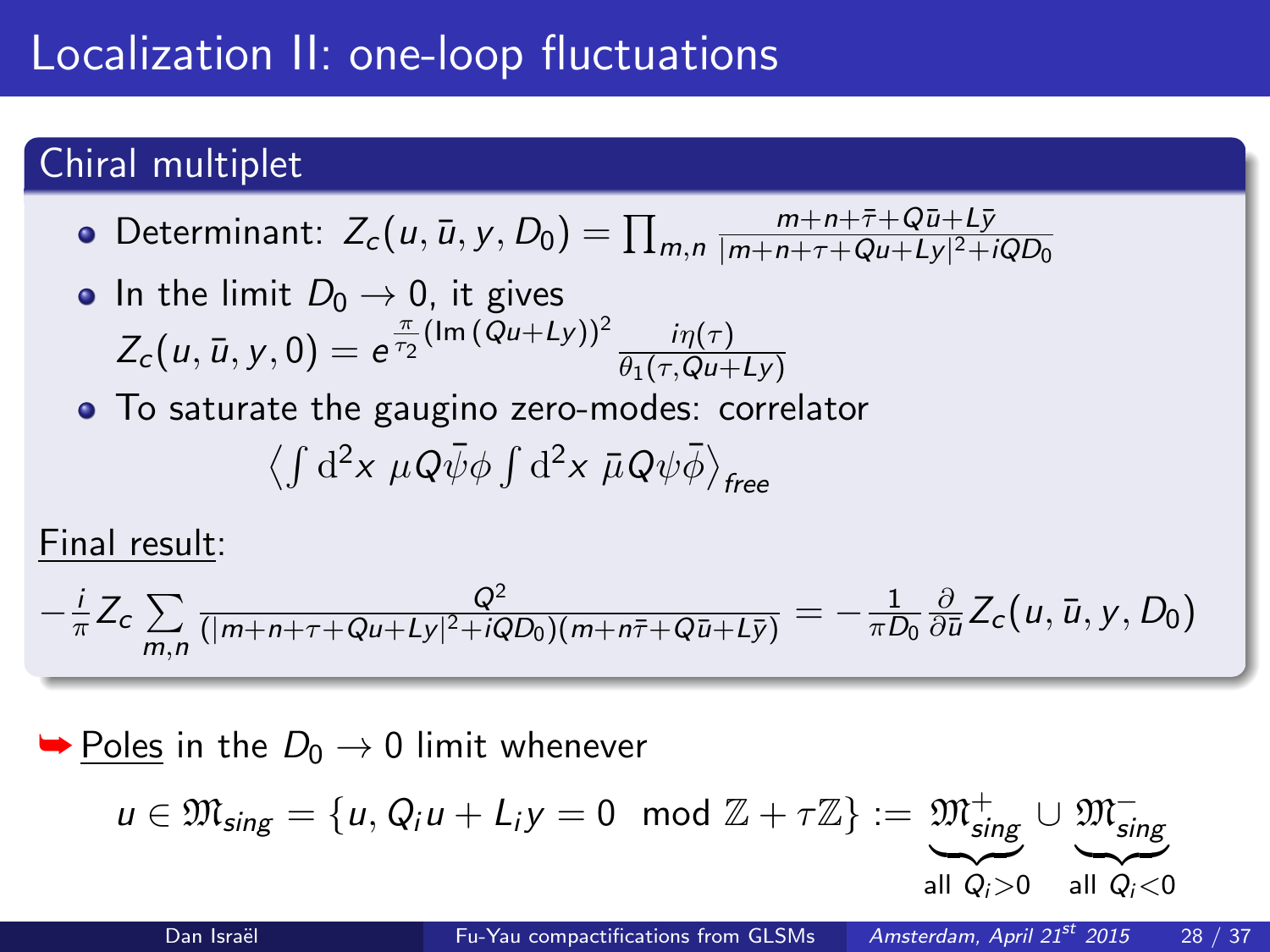### Fermi multiplets

Determinant of a Weyl fermion with twisted boundary conditions:

$$
Z_{f,Q,L} = \det \left( \bar{\partial} + \frac{Qu+Ly}{2\tau_2} \right) = e^{-\frac{\pi}{\tau_2} (\text{Im} (Qu+Ly))^2} \frac{i\theta_1(\tau, Qu+Ly)}{\eta(\tau)}
$$

#### Abelian vector multiplet

Setting aside the zero modes  $\mu_0$ ,  $\bar{\mu}_0$  and  $D_0$  one gets simply:

 $Z_{\rm v}^{\prime}=\eta(\tau)^2$ 

**► Remark: taking into account gauge-fixing and the ghost sector does not** bring modifications to the results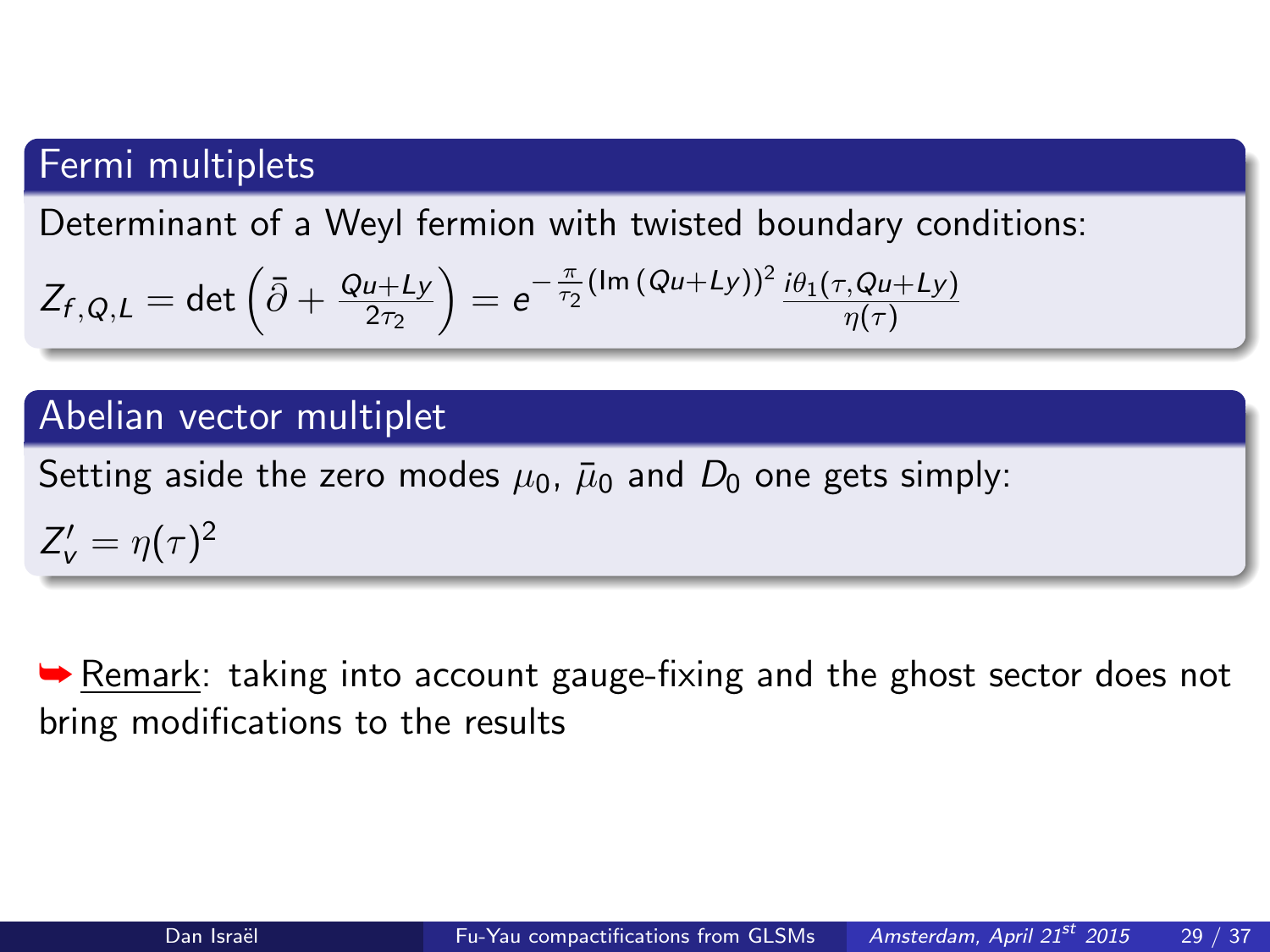#### Torsion multiplet

- Crucial: no couplings to  $D_0$  and gaugino zero-modes  $\mu_0$ ,  $\bar{\mu}_0$
- Path integral over  $\psi_+$ ,  $\bar\psi_+$  gives  $\frac{1}{2i\pi}$ ∂  $\frac{\partial}{\partial \theta}\big|_{\theta=0}$  $\frac{\theta_{1}(\bar{q},e^{2i\pi\theta})}{\eta(\bar{q})}=-i\eta(\bar{q})^{2}$
- For simplicity: orthogonal torus without B-field ( $U_1 = T_1 = 0$ )
- **Bosonic fields:** two terms like

$$
S = \frac{R^2}{4\pi} \int d^2w \left( \partial \theta \overline{\partial} \theta - 2A_w \overline{\partial} \theta + A_w A_{\overline{w}} \right)
$$

with flat connection  $A = wA_G + \lambda A_L$ .

- For  $R=R_f$ : bosonization of the chiral Schwinger model (Dirac fermion with chiral gauge coupling)  $(3ackiw, Rajaraman 1984)$ 
	- $\rightarrow$  Coeff. of  $A_w A_{\bar{w}}$  regularization-dependent (bosonization ambiguities)
- Appears also in the context of holomorphic factorization  $(Witten 1991)$
- Determinant for a chiral boson: holomorphic square root of a non-chiral determinant (as with Dirac operator)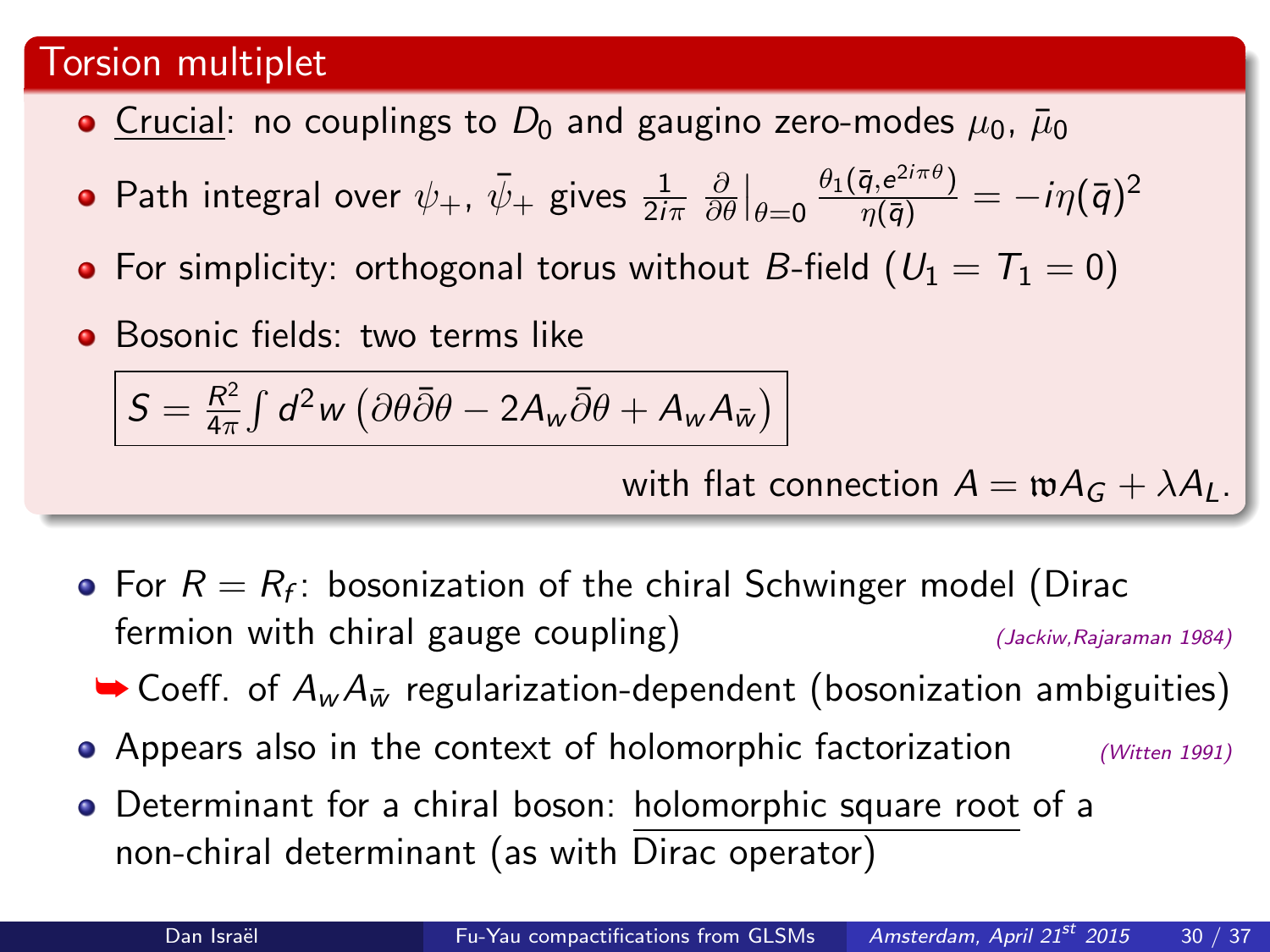$\star$  At fermionic radius: sum over spin structures

$$
Z = \frac{1}{\eta \bar{\eta}} e^{-\frac{\pi}{\tau_2} (\text{Im} (\mathfrak{w} u + \text{I}y))^2} \frac{1}{2} \sum_{\gamma, \delta = 0}^1 \vartheta \left[ \begin{smallmatrix} \gamma \\ \delta \end{smallmatrix} \right] (\tau, \mathfrak{w} u + \text{I}y) \vartheta \left[ \begin{smallmatrix} \gamma \\ \delta \end{smallmatrix} \right] (\bar{\tau}, 0)
$$

• In terms of theta-functions at level two ► easier to generalize:

$$
Z=\frac{1}{\eta\bar{\eta}}e^{-\frac{\pi}{\tau_2}(\operatorname{Im}\left(\operatorname{tw}u+\mathfrak{l}y\right))^2}\sum_{m\in\mathbb{Z}_4}\Theta_{m,2}(\tau,\operatorname{tw}u+\mathfrak{l}y)\Theta_{m,2}(\bar{\tau},0)
$$

At rational (radius)<sup>2</sup>:  $R = \sqrt{r/s}$  with r, s coprime

 $\star$ Zero-modes path integral followed by Poisson resummation  $\star$ Holomorphic square root gives

$$
Z = \frac{1}{\eta \bar{\eta}} e^{-\frac{2\pi R^2}{\tau_2} (\text{Im}(\mathfrak{w} u + \mathfrak{l} y))^2} \sum_{\substack{m + \bar{m} \equiv 0 \mod s \\ m - \bar{m} \equiv 0 \mod r}} \Theta_{m,rs}(\tau, \frac{2}{s} (\mathfrak{w} u + \mathfrak{l} y)) \Theta_{\bar{m},rs}(\bar{\tau}, 0)
$$

 $\blacktriangleright$  <u>Remark</u>: invariant under T-duality:  $R \mapsto 1/R$ ,  $\mathfrak{w} \mapsto R^2 \mathfrak{w}$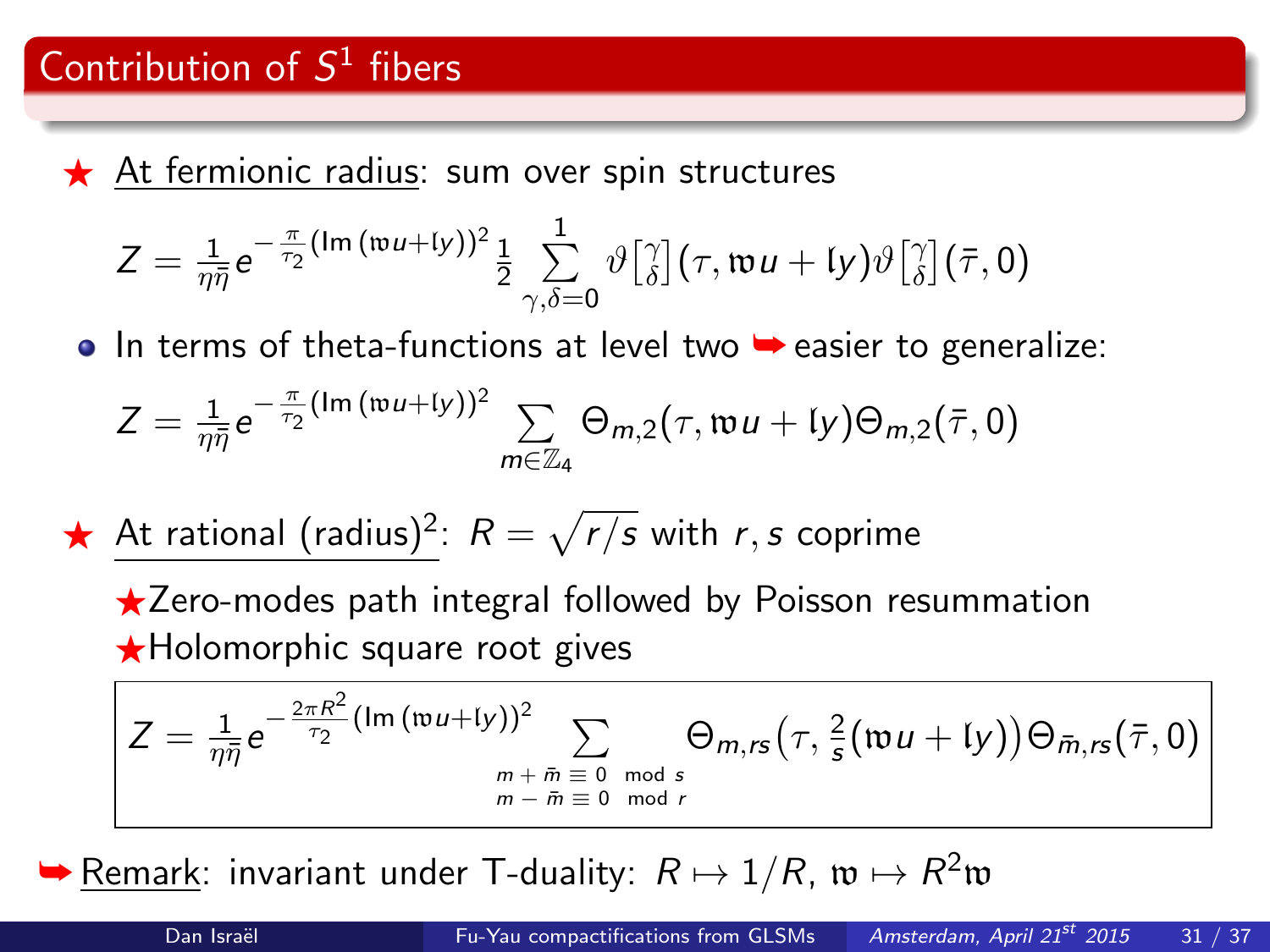## Localization III: putting everything together

• Last steps as for a standard  $GLSM$  (Benini et al., 2013)

 $\rightarrow$  assume no gauge/global anomalies

- Poles at  $D_0 = \frac{b}{6}$  $\frac{i}{\vert Q_i \vert} \vert m + n\tau + Q_i u + L_i y \vert^2$  approach real axis as  $u \to u_* \in \mathfrak{M}_{\text{sing}}$
- Step 1: excise singularities  $\blacktriangleright$  cut disks  $\Delta_{\epsilon}$  around  $u_{\star} \in \mathfrak{M}_{sing}$
- Step 2: move  $D_0$  contour upwards (without hitting poles)
- <u>Step 3</u>: path integral gives  $\frac{\partial}{\partial \bar{u}} Z_{c.m.}(u, \bar{u}, D_0) \times (holomorphic)$  $\blacktriangleright \int {\sf d}^2 u \ \longrightarrow$  contour integral over the boundaries  $\oint_{\partial \Delta_\epsilon} {\sf d} u$

$$
Z = \lim_{e, \epsilon \to 0} \int_{\Gamma_+} \frac{dD_0}{2i\pi D_0} e^{-\frac{D_0^2}{2e^2} - itD_0} \oint_{\partial \Delta_{\epsilon}} du f(u, D_0)
$$

• Step 4: No poles from the lower half-plane in  $\epsilon \to 0$  limit

 $\underline{\mathsf{Step\ 5}}$ : Each  $u_\star\in\mathfrak{M}^+_{\mathsf{sing}}$  gives a residue in the  $e,\epsilon\to 0$  limit

$$
Z=-\sum_{u_j\in \mathfrak{M}^+_{sing}}\oint_{u=u_j}\mathrm{d} u\;f(u,0)
$$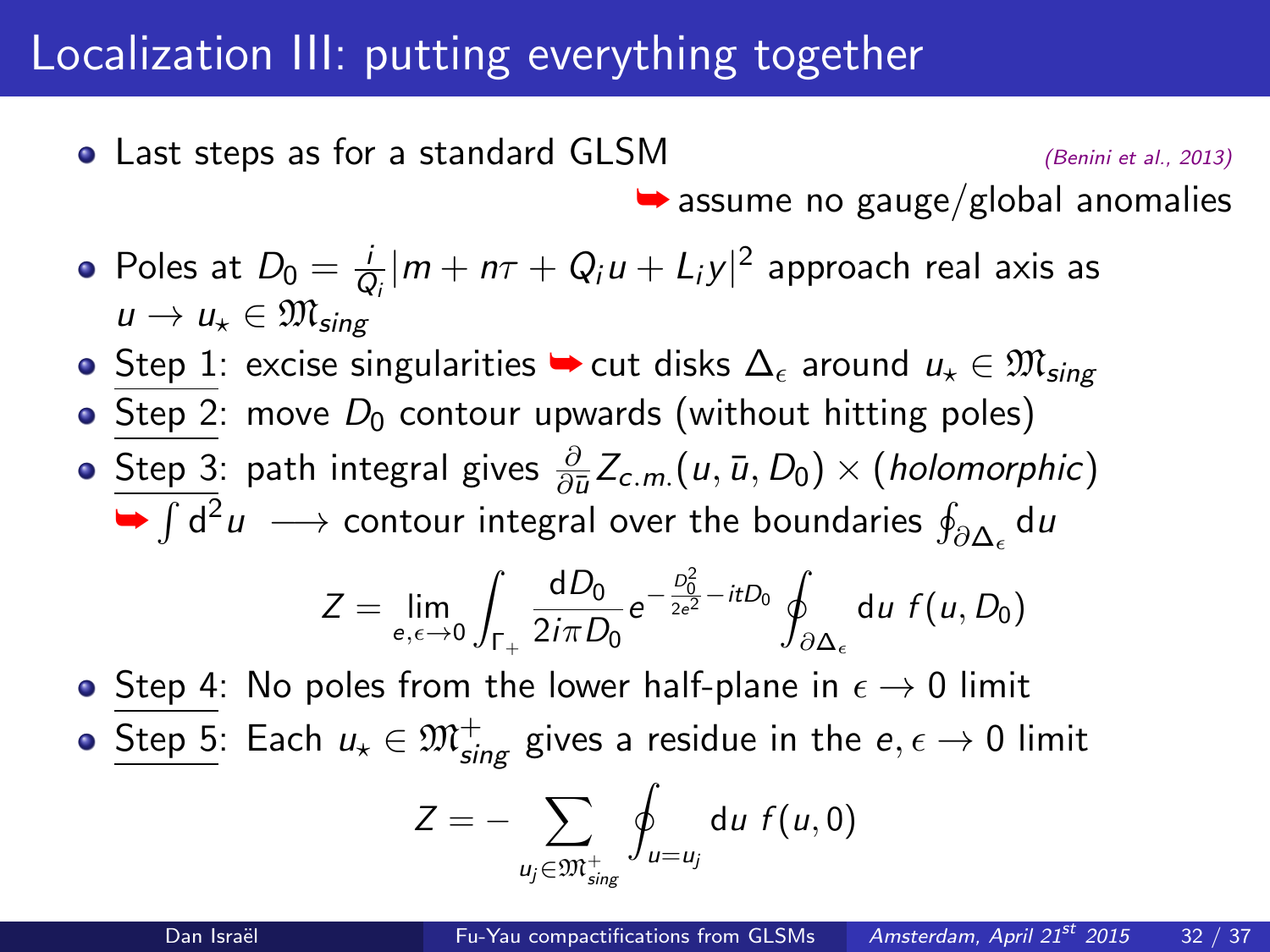## Final result

One gets finally for the path integral:

$$
Z(\tau,\bar{\tau},y) = \text{Tr}_{\text{RR}} \left[ J_0^{\text{tor}} (-1)^{F_R} e^{2i\pi y J_0^L} q^{L_0 - c/24} \bar{q}^{\bar{L}_0 - \bar{c}/24} \right]
$$
  
\n
$$
= \sum_{u_j \in \mathfrak{M}_{sing}^+} i \oint_{u_j} du \prod_i \frac{i\eta(\tau)}{\theta_1(\tau, Q_i u + L_i y)} \prod_n \frac{i\theta_1(\tau, q_n u + L_n y)}{\eta(\tau)} \times
$$
  
\n
$$
\times \prod_{\ell=1}^2 \sum_{m_\ell, \bar{m}_\ell} \Theta_{m_\ell, r_\ell s_\ell} \left( \tau, \frac{2}{s_\ell} (\mathfrak{w}_\ell u + l_\ell y) \right) \Theta_{\bar{m}_\ell, r_\ell s_\ell}(\bar{\tau}, 0)
$$

In terms of which the new supersymmetric index reads

<span id="page-32-0"></span>
$$
\mathsf{Z}_{\mathsf{new}}(\tau,\bar{\tau}) = \frac{\mathsf{E_4}(\tau,0)}{2\eta^{10}}\sum_{\gamma,\delta=0}^1 \mathsf{q}^{\gamma^2} \mathsf{Z}\left(\tau,\bar{\tau},\frac{\gamma\tau+\delta}{2}\right)\,.
$$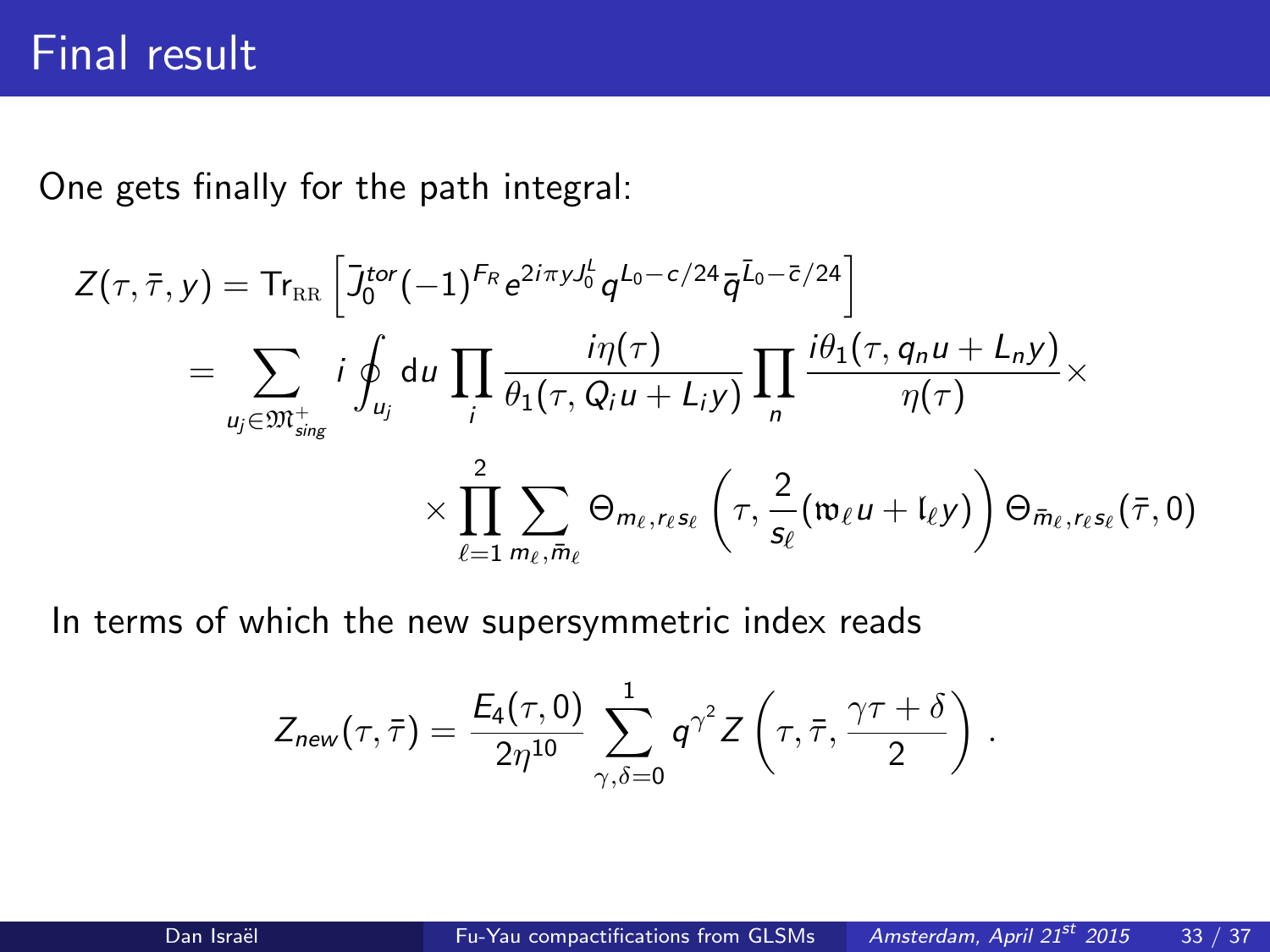# Geometrical formula: a conjecture

- Geometrical formulation of the  $(0, 2)$  elliptic genus  $(K_{\text{away}}, M_{\text{ohri 1994}})$
- Generalization to Fu-Yau:
- $\star$  Using the splitting principle, factorize the total Chern classes of the gauge and tangent bundles

$$
c(V) = \prod_{k=1}^{r} (1 + v_k) \text{ and } c(T) = \prod_{j=1}^{D} (1 + \xi_j)
$$

Fincipal T<sup>2</sup> bundle  $\rightarrow$  set of a.s.d. (1, 1)-forms  $\omega_a$  on the base S

$$
Z_{new} = \frac{E_4(\tau,0)}{2\eta^{10}} \sum_{\gamma,\delta=0}^1 q^{\gamma^2} \left(\frac{\theta_1(\tau,\frac{\gamma\tau+\delta}{2})}{\eta}\right)^{8-n} \times \int_S \left(\prod_{k=1}^n \frac{\theta_1(\tau,\nu_k+\frac{\gamma\tau+\delta}{2})}{\eta}\prod_{j=1}^2 \frac{\eta}{\theta_1(\tau,-\xi_j)} \xi_j \right)
$$

$$
\prod_{\ell} \sum_{m_{\ell},\bar{m}_{\ell}} \Theta_{m_{\ell},r_{\ell}s_{\ell}} \left(\tau,\frac{2}{s_{\ell}}\left(\mathfrak{w}_{\ell}^a\omega_a + \frac{\gamma\tau+\delta}{2}\right)\right) \Theta_{\bar{m}_{\ell},r_{\ell}s_{\ell}}(\bar{\tau},0)\right)
$$

 $\blacktriangleright$  <u>Remark</u>: in Fu-Yau geometries  $c(T\mathcal{M}_6) = \pi^{\star}c(T\mathcal{S})$ 

<span id="page-33-0"></span>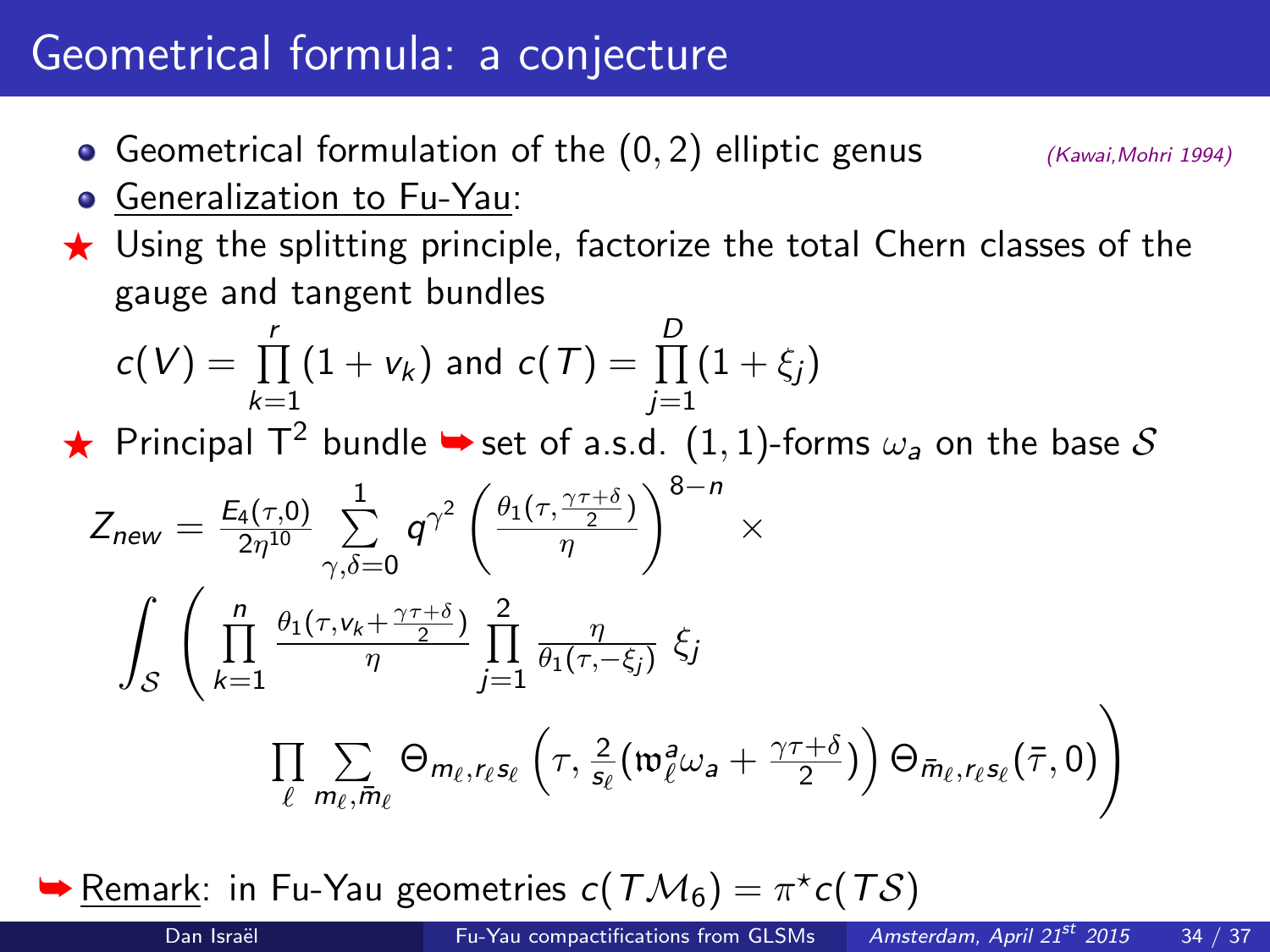### <span id="page-34-0"></span>**[Conclusions](#page-34-0)**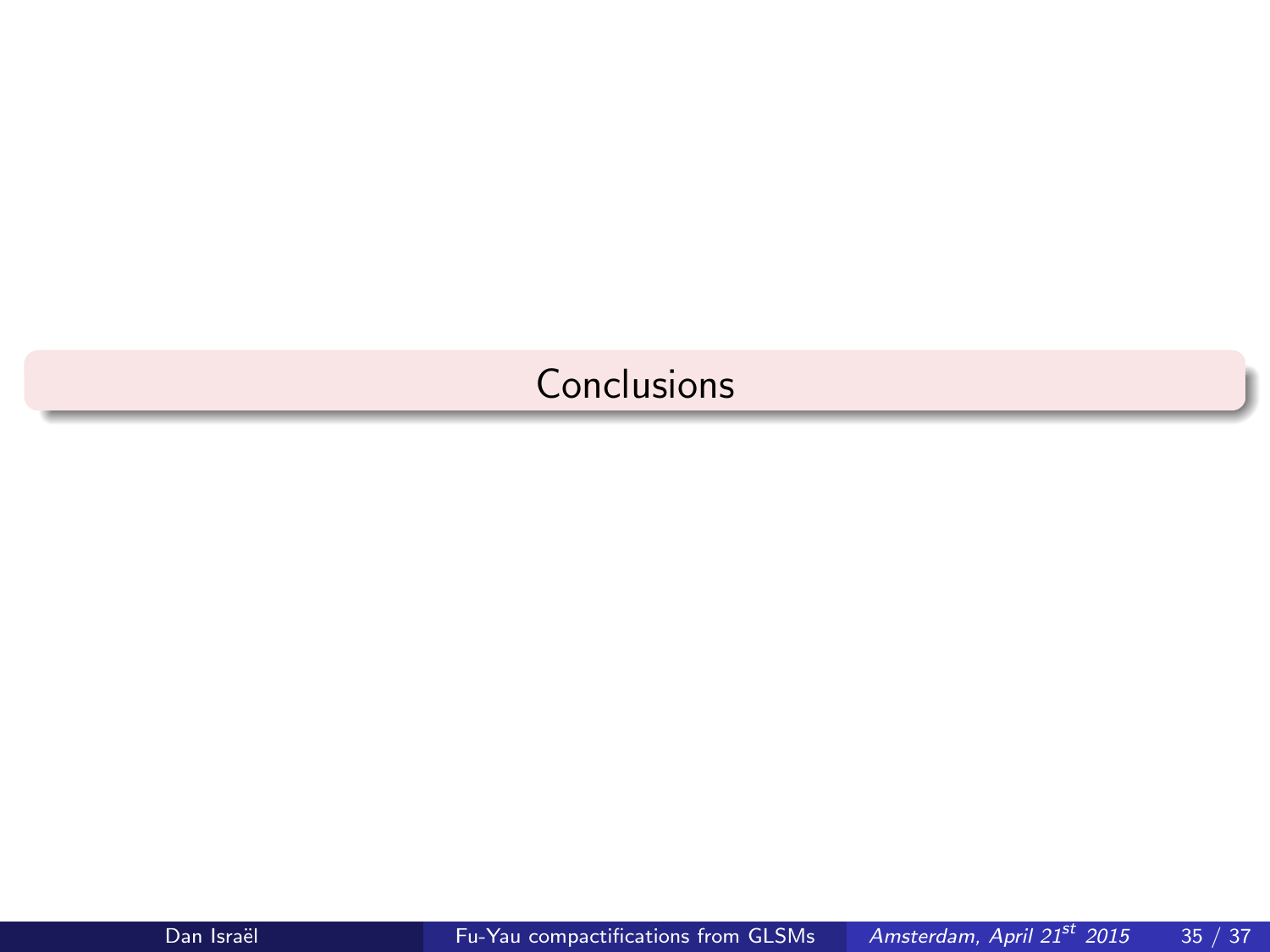- GLSMs provide useful tools to probe compactifications with torsion
- Applications to a broad class of  $\mathcal{N}=2$  heterotic compactifications **►** Fu-Yau geometries
- Exact statements about T-duality along torus bundles ➥ no instanton corrections
- Topology changing dualities between torsional and non-torsional models
- Computation of the new supersymmetric index using supersymmetric localization
	- $\blacktriangleright$  unlike  $K3\times T^2$ , seemingly non-universal result